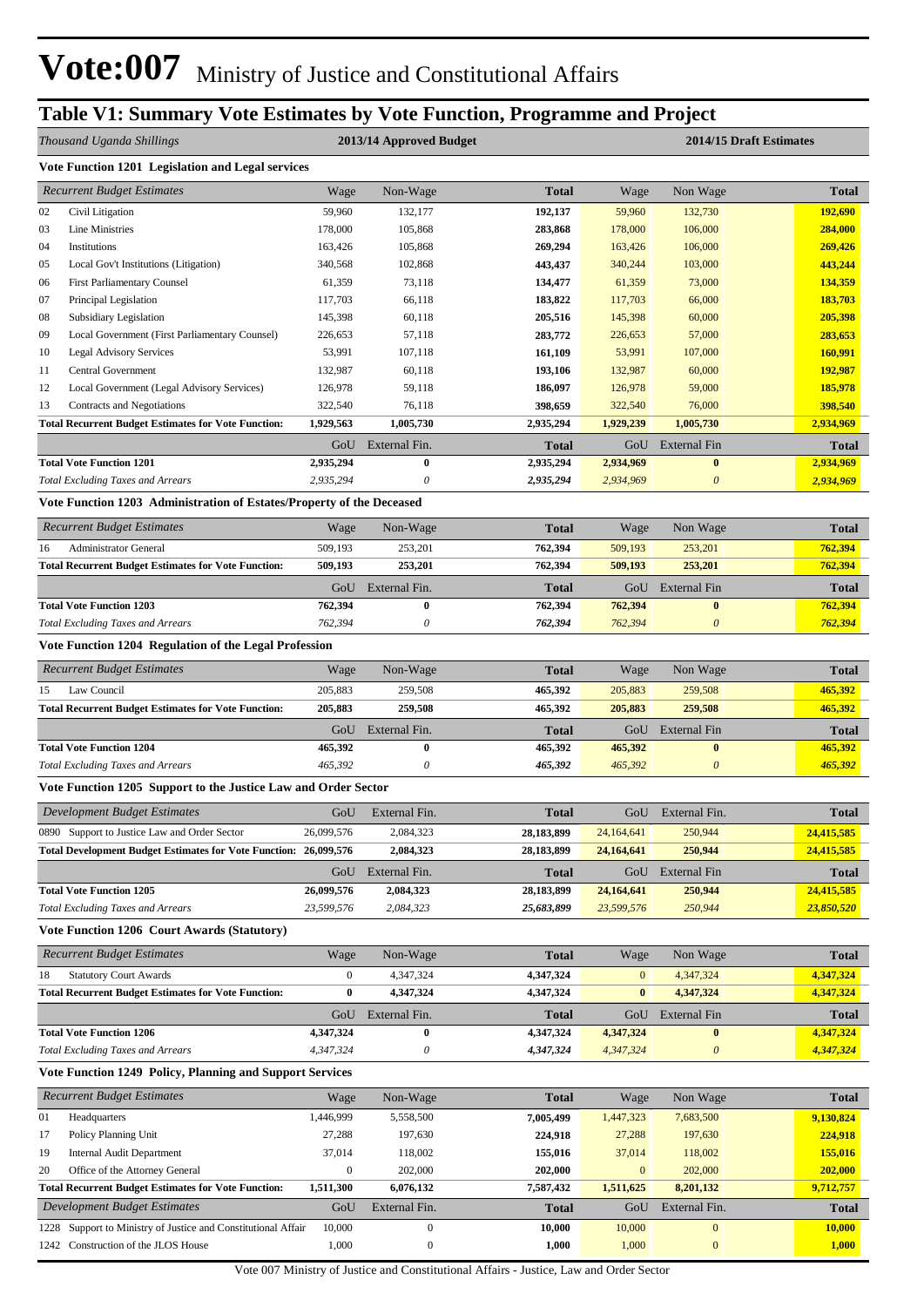## **Table V1: Summary Vote Estimates by Vote Function, Programme and Project**

| Thousand Uganda Shillings                                    |            | 2013/14 Approved Budget |              |            | 2014/15 Draft Estimates |  |              |
|--------------------------------------------------------------|------------|-------------------------|--------------|------------|-------------------------|--|--------------|
| Development Budget Estimates                                 | GoU        | External Fin.           | <b>Total</b> | GoU        | External Fin.           |  | <b>Total</b> |
| <b>Total Development Budget Estimates for Vote Function:</b> | 11.000     | 0                       | 11.000       | 11.000     | $\mathbf{0}$            |  | 11,000       |
|                                                              | GoU        | External Fin.           | Total        | GoU        | External Fin            |  | <b>Total</b> |
| <b>Total Vote Function 1249</b>                              | 7,598,432  |                         | 7,598,432    | 9,723,757  | $\mathbf{0}$            |  | 9,723,757    |
| <b>Total Excluding Taxes and Arrears</b>                     | 7.598.432  |                         | 7,598,432    | 7,623,757  | 0                       |  | 7,623,757    |
| <b>Total Vote 007</b>                                        | 42,208,412 | 2,084,323               | 44,292,735   | 42,398,477 | 250,944                 |  | 42,649,421   |
| <b>Total Excluding Taxes and Arrears</b>                     | 39,708,412 | 2,084,323               | 41,792,735   | 39,733,412 | 250,944                 |  | 39,984,356   |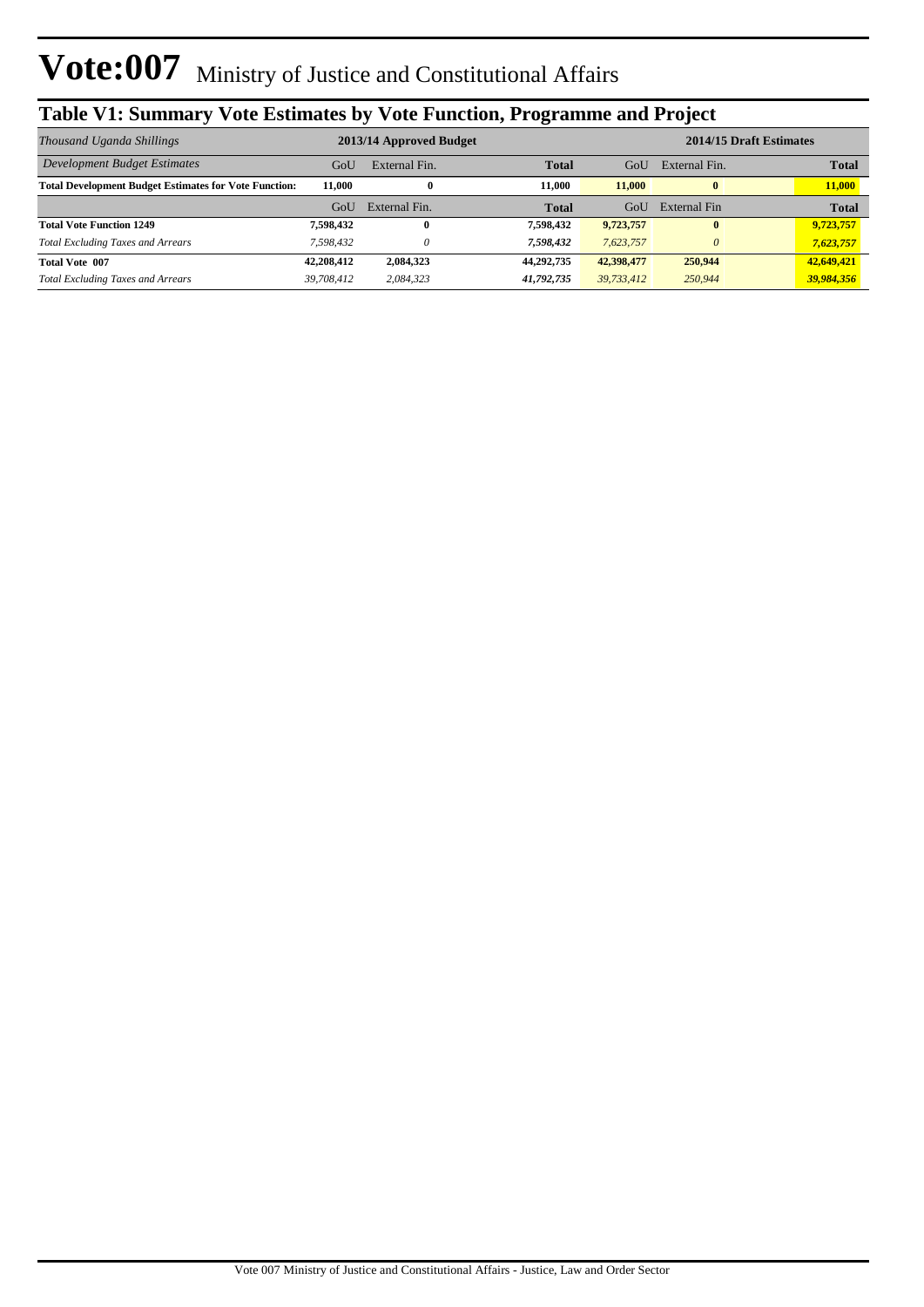## **Table V2: Summary Vote Estimates by Item**

| Thousand Uganda Shillings                                   |                  | 2013/14 Approved Budget |              |              | 2014/15 Draft Estimates |              |
|-------------------------------------------------------------|------------------|-------------------------|--------------|--------------|-------------------------|--------------|
|                                                             |                  | GoU External Fin.       | <b>Total</b> |              | GoU External Fin.       | <b>Total</b> |
| <b>Employees, Goods and Services (Outputs Provided)</b>     | 20,250,912       | 0                       | 20,250,912   | 23,618,384   | $\boldsymbol{\theta}$   | 23,618,384   |
| 211101 General Staff Salaries                               | 4,155,940        | $\boldsymbol{0}$        | 4,155,940    | 4,155,940    | $\bf{0}$                | 4,155,940    |
| 211102 Contract Staff Salaries (Incl. Casuals, Temporary)   | 1,812,780        | $\boldsymbol{0}$        | 1,812,780    | 1,853,795    | $\mathbf{0}$            | 1,853,795    |
| 211103 Allowances                                           | 406,693          | $\mathbf{0}$            | 406,693      | 739,323      | $\mathbf{0}$            | 739,323      |
| 213001 Medical expenses (To employees)                      | 33,000           | $\boldsymbol{0}$        | 33,000       | 23,000       | $\mathbf{0}$            | 23,000       |
| 213004 Gratuity Expenses                                    | 776,906          | $\boldsymbol{0}$        | 776,906      | 794,483      | $\mathbf{0}$            | 794,483      |
| 221001 Advertising and Public Relations                     | 186,000          | 0                       | 186,000      | 376,000      | $\mathbf{0}$            | 376,000      |
| 221002 Workshops and Seminars                               | 236,800          | 0                       | 236,800      | 626,800      | $\mathbf{0}$            | 626,800      |
| 221003 Staff Training                                       | 614,460          | $\overline{0}$          | 614,460      | 947,461      | $\mathbf{0}$            | 947,461      |
| 221006 Commissions and related charges                      | 83,630           | $\boldsymbol{0}$        | 83,630       | 82,000       | $\mathbf{0}$            | 82,000       |
| 221007 Books, Periodicals & Newspapers                      | 79,800           | $\mathbf{0}$            | 79,800       | 79,400       | $\mathbf{0}$            | 79,400       |
| 221008 Computer supplies and Information Technology (IT)    | 1,000            | $\mathbf{0}$            | 1,000        | 11,000       | $\mathbf{0}$            | 11,000       |
| 221009 Welfare and Entertainment                            | 123,000          | $\mathbf{0}$            | 123,000      | 124,000      | $\mathbf{0}$            | 124,000      |
| 221011 Printing, Stationery, Photocopying and Binding       | 444,050          | $\boldsymbol{0}$        | 444,050      | 950,050      | $\mathbf{0}$            | 950,050      |
| 221012 Small Office Equipment                               | 13,000           | $\boldsymbol{0}$        | 13,000       | 13,000       | $\mathbf{0}$            | 13,000       |
| 221016 IFMS Recurrent costs                                 | 7,000            | 0                       | 7,000        | 7,000        | $\mathbf{0}$            | 7,000        |
| 221017 Subscriptions                                        | 5,000            | 0                       | 5,000        | 5,000        | $\mathbf{0}$            | 5,000        |
| 221020 IPPS Recurrent Costs                                 | $\boldsymbol{0}$ | $\overline{0}$          | $\bf{0}$     | 25,000       | $\mathbf{0}$            | 25,000       |
| 222001 Telecommunications                                   | 182,855          | $\overline{0}$          | 182,855      | 176,855      | $\overline{0}$          | 176,855      |
| 222002 Postage and Courier                                  | 5,000            | $\boldsymbol{0}$        | 5,000        | 5,000        | $\mathbf{0}$            | 5,000        |
| 222003 Information and communications technology (ICT)      | 30,000           | $\overline{0}$          | 30,000       | 45,000       | $\overline{0}$          | 45,000       |
| 223003 Rent – (Produced Assets) to private entities         | 3,383,199        | 0                       | 3,383,199    | 3,383,199    | $\mathbf{0}$            | 3,383,199    |
| 223005 Electricity                                          | 72,000           | $\overline{0}$          | 72,000       | 120,000      | $\mathbf{0}$            | 120,000      |
| 223006 Water                                                | 25,000           | 0                       | 25,000       | 25,000       | $\mathbf{0}$            | 25,000       |
| 224002 General Supply of Goods and Services                 | 79,999           | 0                       | 79,999       | $\mathbf{0}$ | $\mathbf{0}$            |              |
| 225001 Consultancy Services- Short term                     | 175,590          | 0                       | 175,590      | 697,589      | $\mathbf{0}$            | 697,589      |
| 225002 Consultancy Services-Long-term                       | 75,859           | 0                       | 75,859       | 226,859      | $\mathbf{0}$            | 226,859      |
| 227001 Travel inland                                        | 465,400          | $\overline{0}$          | 465,400      | 1,037,180    | $\overline{0}$          | 1,037,180    |
| 227002 Travel abroad                                        | 650,250          | 0                       | 650,250      | 764,750      | $\mathbf{0}$            | 764,750      |
| 227004 Fuel, Lubricants and Oils                            | 444,886          | 0                       | 444,886      | 535,140      | $\overline{0}$          | 535,140      |
| 228001 Maintenance - Civil                                  | 103,000          | $\boldsymbol{0}$        | 103,000      | 103,000      | $\mathbf{0}$            | 103,000      |
| 228002 Maintenance - Vehicles                               | 520,100          | $\boldsymbol{0}$        | 520,100      | 574,363      | $\mathbf{0}$            | 574,363      |
| 228003 Maintenance - Machinery, Equipment & Furniture       | 135,001          | $\boldsymbol{0}$        | 135,001      | 187,482      | $\mathbf{0}$            | 187,482      |
| 282104 Compensation to 3rd Parties                          | 4,923,715        | $\boldsymbol{0}$        | 4,923,715    | 4,923,715    | $\mathbf{0}$            | 4,923,715    |
| <b>Grants, Transfers and Subsides (Outputs Funded)</b>      | 14,354,500       | 2,084,323               | 16,438,823   | 14,668,585   | 250,944                 | 14,919,529   |
| 262101 Contributions to International Organisations (Curren | 31,000           | $\boldsymbol{0}$        | 31,000       | 31,000       | $\overline{0}$          | 31,000       |
| 263104 Transfers to other govt. units                       | 30,000           | $\boldsymbol{0}$        | 30,000       | 30,000       | $\mathbf{0}$            | 30,000       |
| 263106 Other Current grants                                 | 200,000          | $\boldsymbol{0}$        | 200,000      | 200,000      | $\bf{0}$                | 200,000      |
| 263204 Transfers to other govt. units                       | 14,063,500       | 2,084,323               | 16, 147, 823 | 14,377,585   | 250,944                 | 14,628,529   |
| 264101 Contributions to Autonomous Institutions             | 30,000           | $\boldsymbol{0}$        | 30,000       | 30,000       | $\boldsymbol{0}$        | 30,000       |
| <b>Investment</b> (Capital Purchases)                       | 7,603,000        | 0                       | 7,603,000    | 2,011,508    | $\boldsymbol{\theta}$   | 2,011,508    |
| 231001 Non Residential buildings (Depreciation)             | 5,093,000        | $\boldsymbol{0}$        | 5,093,000    | 931,443      | $\boldsymbol{0}$        | 931,443      |
| 231004 Transport equipment                                  | 1,000            | $\boldsymbol{0}$        | 1,000        | 515,000      | $\boldsymbol{0}$        | 515,000      |
| 231005 Machinery and equipment                              | 9,000            | $\boldsymbol{0}$        | 9,000        | $\mathbf{0}$ | $\boldsymbol{0}$        |              |
| 312204 Taxes on Machinery, Furniture & Vehicles             | $\mathbf{0}$     | $\boldsymbol{0}$        | $\bf{0}$     | 565,065      | $\boldsymbol{0}$        | 565,065      |
| 312206 Gross Tax                                            | 2,500,000        | $\boldsymbol{0}$        | 2,500,000    | $\mathbf{0}$ | $\mathbf{0}$            | $\mathbf{0}$ |
| <b>Arrears</b>                                              | 0                | $\boldsymbol{\theta}$   | 0            | 2,100,000    | $\boldsymbol{\theta}$   | 2,100,000    |
| 321605 Domestic arrears (Budgeting)                         | $\boldsymbol{0}$ | $\boldsymbol{0}$        | $\bf{0}$     | 2,100,000    | $\boldsymbol{0}$        | 2,100,000    |
| <b>Grand Total Vote 007</b>                                 | 42,208,412       | 2,084,323               | 44,292,735   | 42,398,477   | 250,944                 | 42,649,421   |
| <b>Total Excluding Taxes and Arrears</b>                    | 39,708,412       | 2,084,323               | 41,792,735   | 39,733,412   | 250,944                 | 39,984,356   |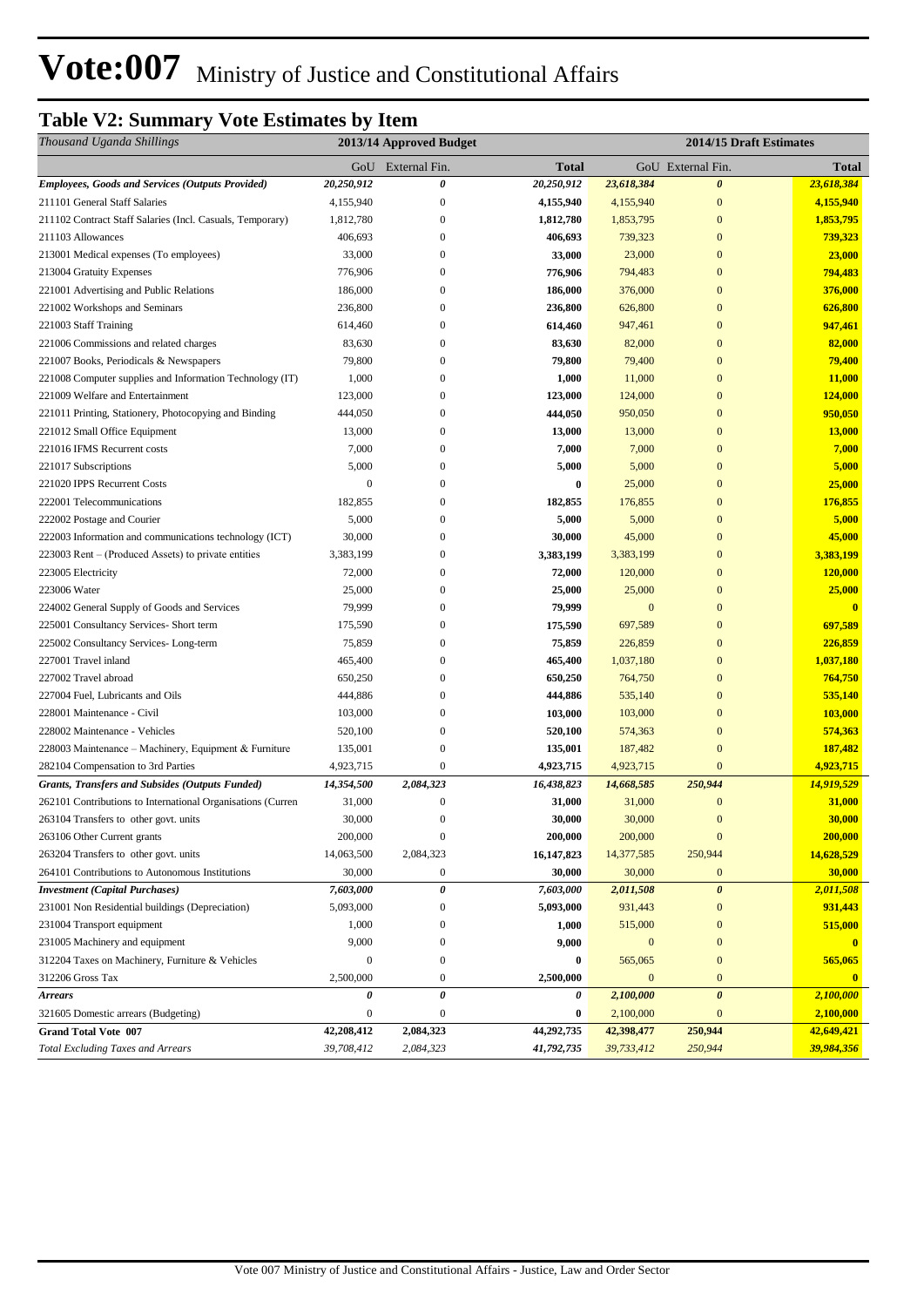## **Table V3: Detailed Estimates by Vote Function, Cost Centre, Output and Item**

## *Vote Function 1201 Legislation and Legal services*

#### *Recurrent Budget Estimates*

#### **Programme 02 Civil Litigation**

| Thousand Uganda Shillings                     |              | 2013/14 Approved Budget |              | 2014/15 Draft Estimates |              |              |
|-----------------------------------------------|--------------|-------------------------|--------------|-------------------------|--------------|--------------|
| <b>Outputs Provided</b>                       | Wage         | Non-Wage                | <b>Total</b> | Wage                    | Non Wage     | <b>Total</b> |
| Output:120103 Civil Suits defended in Court   |              |                         |              |                         |              |              |
| 211101 General Staff Salaries                 | 59,960       | $\boldsymbol{0}$        | 59,960       | 59,960                  | $\mathbf{0}$ | 59,960       |
| 221003 Staff Training                         | $\mathbf{0}$ | 6,000                   | 6,000        | $\mathbf{0}$            | 6,000        | 6,000        |
| 221006 Commissions and related charges        | $\mathbf{0}$ | 18,000                  | 18,000       | $\overline{0}$          | 18,000       | 18,000       |
| 221009 Welfare and Entertainment              | 0            | 5,400                   | 5,400        | $\overline{0}$          | 5,400        | 5,400        |
| 221011 Printing, Stationery, Photocopying and | $\mathbf{0}$ | 16,000                  | 16,000       | $\overline{0}$          | 16,000       | 16,000       |
| 222001 Telecommunications                     | 0            | 7,500                   | 7,500        | $\overline{0}$          | 7,500        | 7,500        |
| 224002 General Supply of Goods and Services   | $\mathbf{0}$ | 3,800                   | 3,800        | $\overline{0}$          | $\mathbf{0}$ | $\mathbf{0}$ |
| 227001 Travel inland                          | $\mathbf{0}$ | 20,000                  | 20,000       | $\overline{0}$          | 23,800       | 23,800       |
| 227002 Travel abroad                          | $\mathbf{0}$ | 30,000                  | 30,000       | $\overline{0}$          | 30,000       | 30,000       |
| 227004 Fuel, Lubricants and Oils              | $\mathbf{0}$ | 15,477                  | 15,477       | $\overline{0}$          | 15,477       | 15,477       |
| 228002 Maintenance - Vehicles                 | $\Omega$     | 10,000                  | 10,000       | $\overline{0}$          | 10,553       | 10,553       |
| Total Cost of Output 120103:                  | 59,960       | 132,177                 | 192,137      | 59,960                  | 132,730      | 192,690      |
| <b>Total Cost of Outputs Provided</b>         | 59,960       | 132,177                 | 192,137      | 59,960                  | 132,730      | 192,690      |
| <b>Total Programme 02</b>                     | 59,960       | 132,177                 | 192,137      | 59,960                  | 132,730      | 192,690      |
| <b>Total Excluding Arrears</b>                | 59,960       | 132,177                 | 192,137      | 59,960                  | 132,730      | 192,690      |

#### **Programme 03 Line Ministries**

| Thousand Uganda Shillings                     |              | 2013/14 Approved Budget |              | 2014/15 Draft Estimates |              |              |
|-----------------------------------------------|--------------|-------------------------|--------------|-------------------------|--------------|--------------|
| <b>Outputs Provided</b>                       | Wage         | Non-Wage                | <b>Total</b> | Wage                    | Non Wage     | <b>Total</b> |
| Output:120103 Civil Suits defended in Court   |              |                         |              |                         |              |              |
| 211101 General Staff Salaries                 | 178,000      | $\overline{0}$          | 178,000      | 178,000                 | $\mathbf{0}$ | 178,000      |
| 221009 Welfare and Entertainment              | $\mathbf{0}$ | 8,000                   | 8,000        | $\overline{0}$          | 8,000        | 8,000        |
| 221011 Printing, Stationery, Photocopying and | $\mathbf{0}$ | 14,000                  | 14,000       | $\mathbf{0}$            | 14,000       | 14,000       |
| 222001 Telecommunications                     | $\mathbf{0}$ | 10,400                  | 10,400       | $\overline{0}$          | 10,400       | 10,400       |
| 224002 General Supply of Goods and Services   | $\mathbf{0}$ | 2,000                   | 2,000        | $\overline{0}$          | $\mathbf{0}$ | $\mathbf{0}$ |
| 227001 Travel inland                          | $\mathbf{0}$ | 28,000                  | 28,000       | $\overline{0}$          | 30,000       | 30,000       |
| 227002 Travel abroad                          | $\Omega$     | 20,000                  | 20,000       | $\Omega$                | 20,000       | 20,000       |
| 227004 Fuel, Lubricants and Oils              | $\mathbf{0}$ | 14,868                  | 14,868       | $\overline{0}$          | 14,864       | 14,864       |
| 228002 Maintenance - Vehicles                 | $\mathbf{0}$ | 5,600                   | 5,600        | $\overline{0}$          | 5,600        | 5,600        |
| 228003 Maintenance – Machinery, Equipment     | $\mathbf{0}$ | 3,000                   | 3,000        | $\overline{0}$          | 3,136        | 3,136        |
| Total Cost of Output 120103:                  | 178,000      | 105,868                 | 283,868      | 178,000                 | 106,000      | 284,000      |
| <b>Total Cost of Outputs Provided</b>         | 178,000      | 105,868                 | 283,868      | 178,000                 | 106,000      | 284,000      |
| <b>Total Programme 03</b>                     | 178,000      | 105,868                 | 283,868      | 178,000                 | 106,000      | 284,000      |
| <b>Total Excluding Arrears</b>                | 178,000      | 105,868                 | 283,868      | 178,000                 | 106,000      | 284,000      |

#### **Programme 04 Institutions**

| Thousand Uganda Shillings                     |                  | 2013/14 Approved Budget |              |                | 2014/15 Draft Estimates |                         |
|-----------------------------------------------|------------------|-------------------------|--------------|----------------|-------------------------|-------------------------|
| <b>Outputs Provided</b>                       | Wage             | Non-Wage                | <b>Total</b> | Wage           | Non Wage                | <b>Total</b>            |
| Output:120103 Civil Suits defended in Court   |                  |                         |              |                |                         |                         |
| 211101 General Staff Salaries                 | 163,426          | $\mathbf{0}$            | 163,426      | 163,426        | $\mathbf{0}$            | 163,426                 |
| 221009 Welfare and Entertainment              | $\mathbf{0}$     | 6,000                   | 6,000        | $\mathbf{0}$   | 6,000                   | 6,000                   |
| 221011 Printing, Stationery, Photocopying and | $\boldsymbol{0}$ | 11,000                  | 11,000       | $\mathbf{0}$   | 11,000                  | 11,000                  |
| 222001 Telecommunications                     | $\boldsymbol{0}$ | 6,600                   | 6,600        | $\mathbf{0}$   | 6,600                   | 6,600                   |
| 224002 General Supply of Goods and Services   | $\boldsymbol{0}$ | 3,000                   | 3,000        | $\mathbf{0}$   | $\mathbf{0}$            | $\overline{\mathbf{0}}$ |
| 227001 Travel inland                          | $\mathbf{0}$     | 30,800                  | 30,800       | $\overline{0}$ | 33,800                  | 33,800                  |
| 227002 Travel abroad                          | $\mathbf{0}$     | 15,000                  | 15,000       | $\overline{0}$ | 15,000                  | 15,000                  |
| 227004 Fuel, Lubricants and Oils              | $\mathbf{0}$     | 14,468                  | 14,468       | $\Omega$       | 15,600                  | 15,600                  |
| 228002 Maintenance - Vehicles                 | $\mathbf{0}$     | 14,000                  | 14,000       | $\overline{0}$ | 15,000                  | 15,000                  |
| 228003 Maintenance – Machinery, Equipment     | $\boldsymbol{0}$ | 5,000                   | 5,000        | $\overline{0}$ | 3,000                   | 3,000                   |
| Total Cost of Output 120103:                  | 163,426          | 105,868                 | 269,294      | 163,426        | 106,000                 | 269,426                 |
| <b>Total Cost of Outputs Provided</b>         | 163,426          | 105,868                 | 269,294      | 163,426        | 106,000                 | 269,426                 |
| <b>Total Programme 04</b>                     | 163,426          | 105,868                 | 269,294      | 163,426        | 106,000                 | 269,426                 |
| <b>Total Excluding Arrears</b>                | 163,426          | 105,868                 | 269,294      | 163,426        | 106,000                 | 269,426                 |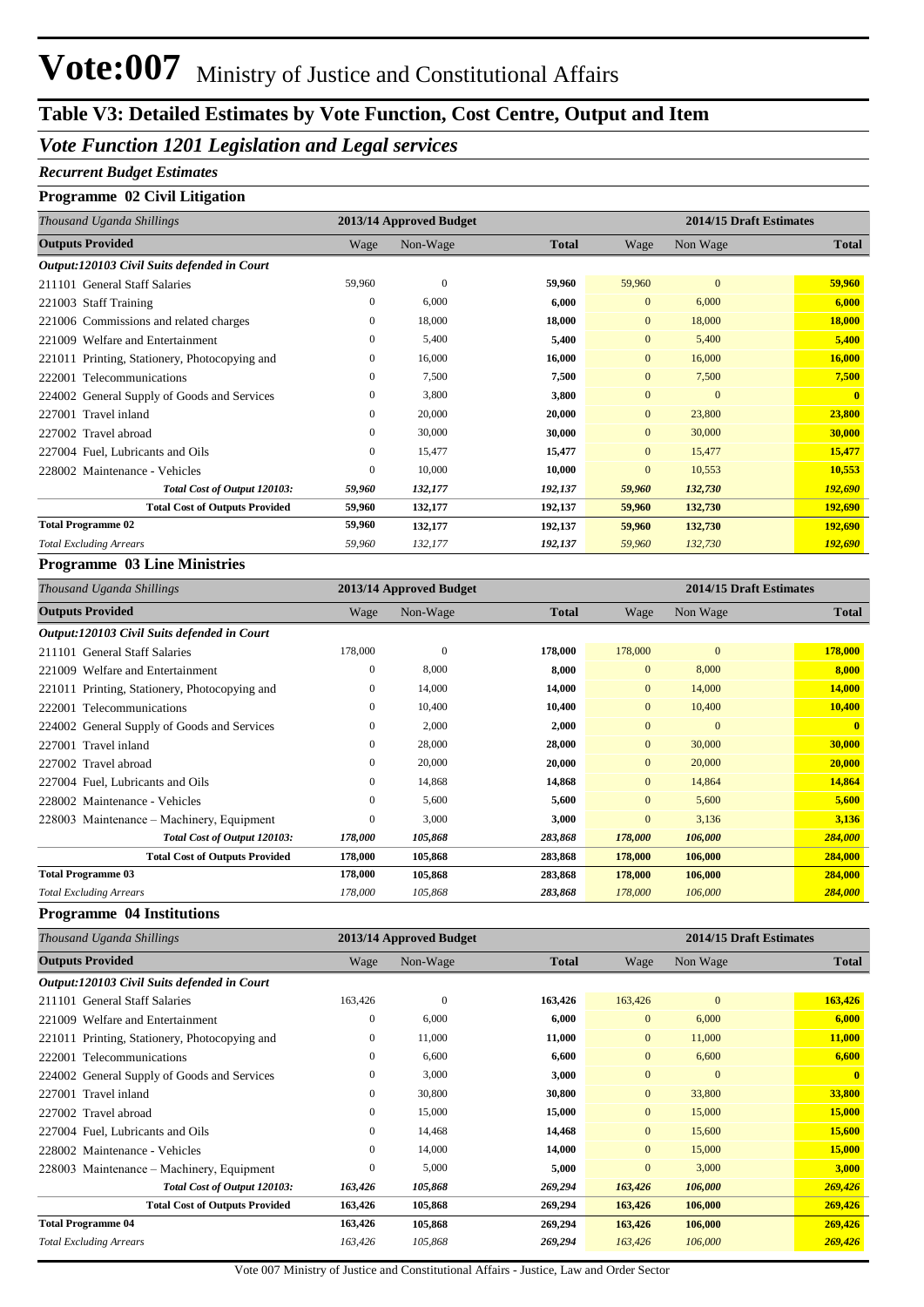## **Table V3: Detailed Estimates by Vote Function, Cost Centre, Output and Item**

## *Vote Function 1201 Legislation and Legal services*

**Programme 05 Local Gov't Institutions (Litigation)**

| Thousand Uganda Shillings                     |              | 2013/14 Approved Budget |              |                | 2014/15 Draft Estimates |              |  |
|-----------------------------------------------|--------------|-------------------------|--------------|----------------|-------------------------|--------------|--|
| <b>Outputs Provided</b>                       | Wage         | Non-Wage                | <b>Total</b> | Wage           | Non Wage                | <b>Total</b> |  |
| Output:120103 Civil Suits defended in Court   |              |                         |              |                |                         |              |  |
| 211101 General Staff Salaries                 | 340,568      | $\overline{0}$          | 340,568      | 340,244        | $\mathbf{0}$            | 340,244      |  |
| Welfare and Entertainment<br>221009           | $\mathbf{0}$ | 5,000                   | 5,000        | $\overline{0}$ | 5,000                   | 5,000        |  |
| 221011 Printing, Stationery, Photocopying and | $\mathbf{0}$ | 11,000                  | 11,000       | $\overline{0}$ | 11,000                  | 11,000       |  |
| 222001 Telecommunications                     | $\mathbf{0}$ | 7,000                   | 7,000        | $\overline{0}$ | 7,000                   | 7,000        |  |
| 224002 General Supply of Goods and Services   | $\mathbf{0}$ | 1,800                   | 1,800        | $\overline{0}$ | $\mathbf{0}$            | $\mathbf{0}$ |  |
| 227001 Travel inland                          | $\mathbf{0}$ | 30,000                  | 30,000       | $\overline{0}$ | 32,000                  | 32,000       |  |
| 227002 Travel abroad                          | $\mathbf{0}$ | 15,000                  | 15,000       | $\overline{0}$ | 15,000                  | 15,000       |  |
| 227004 Fuel, Lubricants and Oils              | $\Omega$     | 19,068                  | 19,068       | $\Omega$       | 20,000                  | 20,000       |  |
| 228002 Maintenance - Vehicles                 | $\mathbf{0}$ | 9,000                   | 9,000        | $\overline{0}$ | 10,000                  | 10,000       |  |
| 228003 Maintenance – Machinery, Equipment     | $\theta$     | 5,000                   | 5,000        | $\overline{0}$ | 3,000                   | 3,000        |  |
| Total Cost of Output 120103:                  | 340,568      | 102,868                 | 443,437      | 340,244        | 103,000                 | 443,244      |  |
| <b>Total Cost of Outputs Provided</b>         | 340,568      | 102,868                 | 443,437      | 340,244        | 103,000                 | 443,244      |  |
| <b>Total Programme 05</b>                     | 340,568      | 102,868                 | 443,437      | 340,244        | 103,000                 | 443,244      |  |
| <b>Total Excluding Arrears</b>                | 340,568      | 102,868                 | 443,437      | 340,244        | 103,000                 | 443,244      |  |

#### **Programme 06 First Parliamentary Counsel**

| Thousand Uganda Shillings                                             |              | 2013/14 Approved Budget |              | 2014/15 Draft Estimates |              |              |
|-----------------------------------------------------------------------|--------------|-------------------------|--------------|-------------------------|--------------|--------------|
| <b>Outputs Provided</b>                                               | Wage         | Non-Wage                | <b>Total</b> | Wage                    | Non Wage     | <b>Total</b> |
| Output:120101 Bills, Acts, Statutory Instruments, Ordinances, By Laws |              |                         |              |                         |              |              |
| 211101 General Staff Salaries                                         | 61,359       | $\mathbf{0}$            | 61,359       | 61,359                  | $\Omega$     | 61,359       |
| 221009 Welfare and Entertainment                                      | $\Omega$     | 3,100                   | 3,100        | $\overline{0}$          | 3,100        | 3,100        |
| 221011 Printing, Stationery, Photocopying and                         | 0            | 20,000                  | 20,000       | $\overline{0}$          | 20,000       | 20,000       |
| 222001 Telecommunications                                             | $\mathbf{0}$ | 4,000                   | 4,000        | $\overline{0}$          | 4,000        | 4,000        |
| 224002 General Supply of Goods and Services                           | $\Omega$     | 8,000                   | 8,000        | $\mathbf{0}$            | $\mathbf{0}$ | $\mathbf{0}$ |
| 227001 Travel inland                                                  | $\Omega$     | 20,000                  | 20,000       | $\overline{0}$          | 28,000       | 28,000       |
| 227002 Travel abroad                                                  | $\mathbf{0}$ | 5,000                   | 5,000        | $\overline{0}$          | 5,000        | 5,000        |
| 227004 Fuel, Lubricants and Oils                                      | $\mathbf{0}$ | 5,018                   | 5,018        | $\overline{0}$          | 5,018        | 5,018        |
| 228002 Maintenance - Vehicles                                         | 0            | 4,000                   | 4,000        | $\overline{0}$          | 5,000        | 5,000        |
| 228003 Maintenance – Machinery, Equipment                             | $\mathbf{0}$ | 4,000                   | 4,000        | $\overline{0}$          | 2,882        | 2,882        |
| Total Cost of Output 120101:                                          | 61,359       | 73,118                  | 134,477      | 61,359                  | 73,000       | 134,359      |
| <b>Total Cost of Outputs Provided</b>                                 | 61,359       | 73,118                  | 134,477      | 61,359                  | 73,000       | 134,359      |
| <b>Total Programme 06</b>                                             | 61,359       | 73,118                  | 134,477      | 61,359                  | 73,000       | 134,359      |
| <b>Total Excluding Arrears</b>                                        | 61,359       | 73,118                  | 134,477      | 61,359                  | 73,000       | 134,359      |

#### **Programme 07 Principal Legislation**

| Thousand Uganda Shillings                                             |                  | 2013/14 Approved Budget |              |                | 2014/15 Draft Estimates |              |  |
|-----------------------------------------------------------------------|------------------|-------------------------|--------------|----------------|-------------------------|--------------|--|
| <b>Outputs Provided</b>                                               | Wage             | Non-Wage                | <b>Total</b> | Wage           | Non Wage                | <b>Total</b> |  |
| Output:120101 Bills, Acts, Statutory Instruments, Ordinances, By Laws |                  |                         |              |                |                         |              |  |
| 211101 General Staff Salaries                                         | 117,703          | $\mathbf{0}$            | 117,703      | 117,703        | $\mathbf{0}$            | 117,703      |  |
| 221009 Welfare and Entertainment                                      | $\mathbf{0}$     | 2,000                   | 2,000        | $\overline{0}$ | 2,000                   | 2,000        |  |
| 221011 Printing, Stationery, Photocopying and                         | $\mathbf{0}$     | 17,550                  | 17,550       | $\overline{0}$ | 17,550                  | 17,550       |  |
| 222001 Telecommunications                                             | $\mathbf{0}$     | 4,000                   | 4,000        | $\overline{0}$ | 4,000                   | 4,000        |  |
| 224002 General Supply of Goods and Services                           | $\mathbf{0}$     | 2,700                   | 2,700        | $\overline{0}$ | $\mathbf{0}$            | $\mathbf{0}$ |  |
| 227001 Travel inland                                                  | $\mathbf{0}$     | 18,000                  | 18,000       | $\overline{0}$ | 20,700                  | 20,700       |  |
| 227002 Travel abroad                                                  | $\mathbf{0}$     | 5,000                   | 5,000        | $\overline{0}$ | 5,000                   | 5,000        |  |
| 227004 Fuel, Lubricants and Oils                                      | $\mathbf{0}$     | 8,868                   | 8,868        | $\overline{0}$ | 8,868                   | 8,868        |  |
| 228002 Maintenance - Vehicles                                         | $\mathbf{0}$     | 4,000                   | 4,000        | $\overline{0}$ | 5,000                   | 5,000        |  |
| 228003 Maintenance – Machinery, Equipment                             | $\boldsymbol{0}$ | 4,000                   | 4,000        | $\mathbf{0}$   | 2,882                   | 2,882        |  |
| Total Cost of Output 120101:                                          | 117,703          | 66,118                  | 183,822      | 117,703        | 66,000                  | 183,703      |  |
| <b>Total Cost of Outputs Provided</b>                                 | 117,703          | 66,118                  | 183,822      | 117,703        | 66,000                  | 183,703      |  |
| <b>Total Programme 07</b>                                             | 117,703          | 66,118                  | 183,822      | 117,703        | 66,000                  | 183,703      |  |
| <b>Total Excluding Arrears</b>                                        | 117,703          | 66,118                  | 183,822      | 117,703        | 66,000                  | 183,703      |  |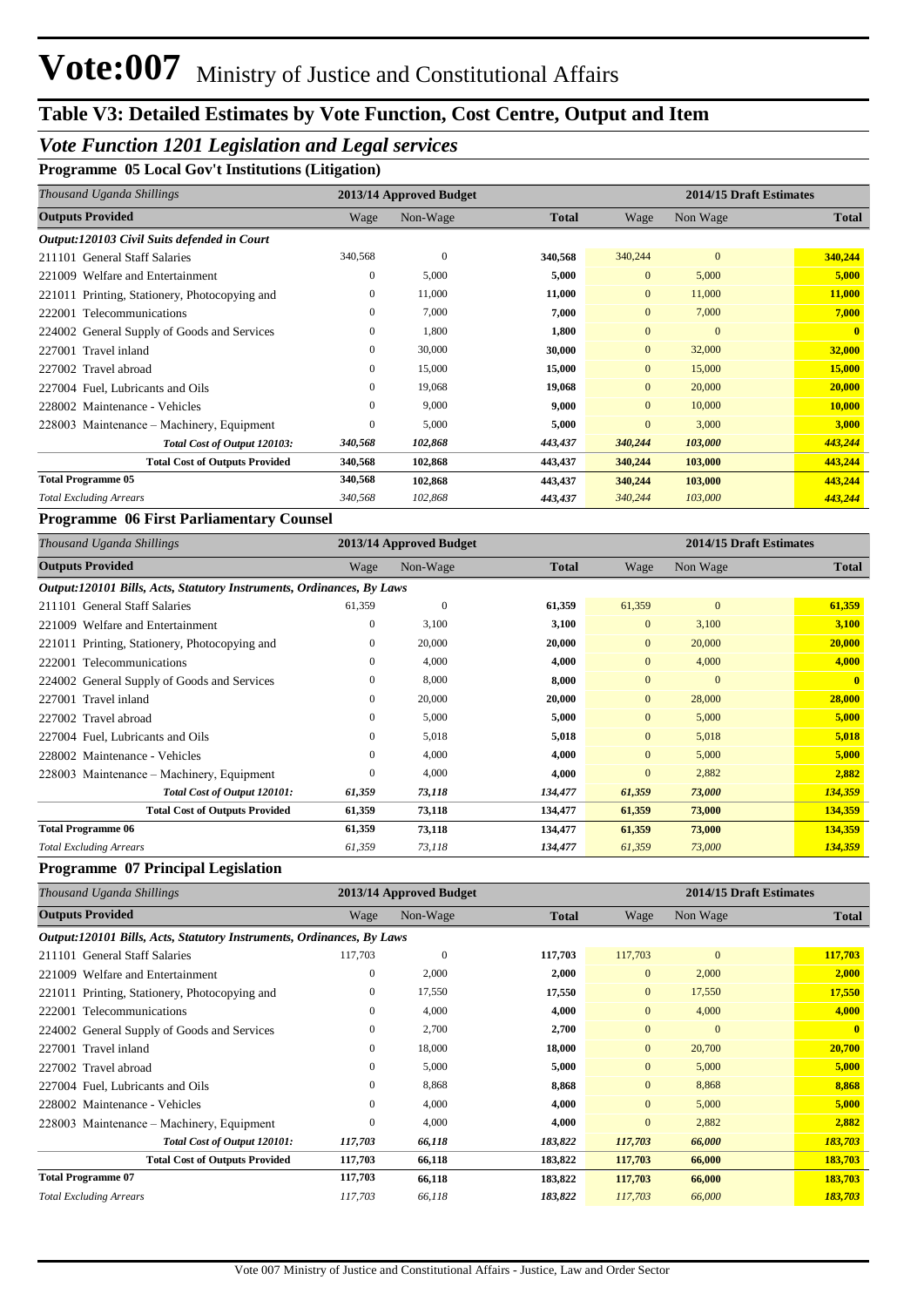## **Table V3: Detailed Estimates by Vote Function, Cost Centre, Output and Item**

## *Vote Function 1201 Legislation and Legal services*

**Programme 08 Subsidiary Legislation**

| Thousand Uganda Shillings                                             |              | 2013/14 Approved Budget |              |                | 2014/15 Draft Estimates |              |
|-----------------------------------------------------------------------|--------------|-------------------------|--------------|----------------|-------------------------|--------------|
| <b>Outputs Provided</b>                                               | Wage         | Non-Wage                | <b>Total</b> | Wage           | Non Wage                | <b>Total</b> |
| Output:120101 Bills, Acts, Statutory Instruments, Ordinances, By Laws |              |                         |              |                |                         |              |
| 211101 General Staff Salaries                                         | 145,398      | $\theta$                | 145,398      | 145,398        | $\mathbf{0}$            | 145,398      |
| 221009 Welfare and Entertainment                                      | $\mathbf{0}$ | 3,100                   | 3,100        | $\overline{0}$ | 3,100                   | 3,100        |
| 221011 Printing, Stationery, Photocopying and                         | $\mathbf{0}$ | 19,250                  | 19,250       | $\mathbf{0}$   | 19,250                  | 19,250       |
| 222001 Telecommunications                                             | $\mathbf{0}$ | 3,000                   | 3,000        | $\overline{0}$ | 3,000                   | 3,000        |
| 224002 General Supply of Goods and Services                           | $\mathbf{0}$ | 2,900                   | 2,900        | $\overline{0}$ | $\mathbf{0}$            | $\mathbf{0}$ |
| 227001 Travel inland                                                  | $\mathbf{0}$ | 5,000                   | 5,000        | $\overline{0}$ | 5,000                   | 5,000        |
| 227002 Travel abroad                                                  | $\mathbf{0}$ | 15,000                  | 15,000       | $\overline{0}$ | 18,000                  | 18,000       |
| 227004 Fuel, Lubricants and Oils                                      | $\mathbf{0}$ | 4,868                   | 4,868        | $\overline{0}$ | 4,000                   | 4,000        |
| 228002 Maintenance - Vehicles                                         | $\mathbf{0}$ | 4,000                   | 4,000        | $\overline{0}$ | 4,500                   | 4,500        |
| 228003 Maintenance – Machinery, Equipment                             | $\theta$     | 3,000                   | 3,000        | $\overline{0}$ | 3,150                   | 3,150        |
| Total Cost of Output 120101:                                          | 145,398      | 60,118                  | 205,516      | 145,398        | 60,000                  | 205,398      |
| <b>Total Cost of Outputs Provided</b>                                 | 145,398      | 60,118                  | 205,516      | 145,398        | 60,000                  | 205,398      |
| <b>Total Programme 08</b>                                             | 145,398      | 60,118                  | 205,516      | 145,398        | 60,000                  | 205,398      |
| <b>Total Excluding Arrears</b>                                        | 145,398      | 60,118                  | 205,516      | 145,398        | 60,000                  | 205,398      |

#### **Programme 09 Local Government (First Parliamentary Counsel)**

| Thousand Uganda Shillings                                             |              | 2013/14 Approved Budget |              | 2014/15 Draft Estimates |              |              |
|-----------------------------------------------------------------------|--------------|-------------------------|--------------|-------------------------|--------------|--------------|
| <b>Outputs Provided</b>                                               | Wage         | Non-Wage                | <b>Total</b> | Wage                    | Non Wage     | <b>Total</b> |
| Output:120101 Bills, Acts, Statutory Instruments, Ordinances, By Laws |              |                         |              |                         |              |              |
| 211101 General Staff Salaries                                         | 226,653      | $\mathbf{0}$            | 226,653      | 226,653                 | $\Omega$     | 226,653      |
| 221009 Welfare and Entertainment                                      | 0            | 2,000                   | 2,000        | $\mathbf{0}$            | 2,000        | 2,000        |
| 221011 Printing, Stationery, Photocopying and                         | 0            | 17,350                  | 17,350       | $\mathbf{0}$            | 17,350       | 17,350       |
| 222001 Telecommunications                                             | 0            | 3,000                   | 3,000        | $\mathbf{0}$            | 3,000        | 3,000        |
| 224002 General Supply of Goods and Services                           | 0            | 2,100                   | 2,100        | $\mathbf{0}$            | $\mathbf{0}$ | $\mathbf{0}$ |
| 227001 Travel inland                                                  | 0            | 6,600                   | 6,600        | $\mathbf{0}$            | 6,700        | 6,700        |
| 227002 Travel abroad                                                  | $\mathbf{0}$ | 15,000                  | 15,000       | $\mathbf{0}$            | 17,000       | 17,000       |
| 227004 Fuel, Lubricants and Oils                                      | $\Omega$     | 5,068                   | 5,068        | $\mathbf{0}$            | 5,500        | 5,500        |
| 228002 Maintenance - Vehicles                                         | 0            | 3,500                   | 3,500        | $\mathbf{0}$            | 4,000        | 4,000        |
| 228003 Maintenance – Machinery, Equipment                             | 0            | 2,500                   | 2,500        | $\mathbf{0}$            | 1,450        | 1,450        |
| Total Cost of Output 120101:                                          | 226,653      | 57,118                  | 283,772      | 226,653                 | 57,000       | 283,653      |
| <b>Total Cost of Outputs Provided</b>                                 | 226,653      | 57,118                  | 283,772      | 226,653                 | 57,000       | 283,653      |
| <b>Total Programme 09</b>                                             | 226,653      | 57,118                  | 283,772      | 226,653                 | 57,000       | 283,653      |
| <b>Total Excluding Arrears</b>                                        | 226,653      | 57,118                  | 283,772      | 226,653                 | 57,000       | 283,653      |

#### **Programme 10 Legal Advisory Services**

| Thousand Uganda Shillings                     |              | 2013/14 Approved Budget |              | 2014/15 Draft Estimates |              |              |
|-----------------------------------------------|--------------|-------------------------|--------------|-------------------------|--------------|--------------|
| <b>Outputs Provided</b>                       | Wage         | Non-Wage                | <b>Total</b> | Wage                    | Non Wage     | <b>Total</b> |
| Output:120102 Contracts, Legal Advice/opinion |              |                         |              |                         |              |              |
| 211101 General Staff Salaries                 | 53,991       | $\mathbf{0}$            | 53,991       | 53,991                  | $\mathbf{0}$ | 53,991       |
| 221006 Commissions and related charges        | $\mathbf{0}$ | 5,000                   | 5,000        | $\overline{0}$          | 5,000        | 5,000        |
| 221009 Welfare and Entertainment              | 0            | 5,000                   | 5,000        | $\overline{0}$          | 5,000        | 5,000        |
| 221011 Printing, Stationery, Photocopying and | 0            | 10,000                  | 10,000       | $\mathbf{0}$            | 10,000       | 10,000       |
| 222001 Telecommunications                     | $\mathbf{0}$ | 5,250                   | 5,250        | $\overline{0}$          | 5,250        | 5,250        |
| 227001 Travel inland                          | $\mathbf{0}$ | 5,000                   | 5,000        | $\overline{0}$          | 5,000        | 5,000        |
| 227002 Travel abroad                          | 0            | 60,000                  | 60,000       | $\overline{0}$          | 60,000       | 60,000       |
| 227004 Fuel, Lubricants and Oils              | $\mathbf{0}$ | 9,868                   | 9,868        | $\overline{0}$          | 9,868        | 9,868        |
| 228002 Maintenance - Vehicles                 | $\mathbf{0}$ | 4,000                   | 4,000        | $\overline{0}$          | 4,000        | 4,000        |
| 228003 Maintenance – Machinery, Equipment     | 0            | 3,000                   | 3,000        | $\overline{0}$          | 2,882        | 2,882        |
| Total Cost of Output 120102:                  | 53,991       | 107,118                 | 161,109      | 53,991                  | 107,000      | 160,991      |
| <b>Total Cost of Outputs Provided</b>         | 53,991       | 107,118                 | 161,109      | 53,991                  | 107,000      | 160,991      |
| <b>Total Programme 10</b>                     | 53,991       | 107,118                 | 161,109      | 53,991                  | 107,000      | 160,991      |
| <b>Total Excluding Arrears</b>                | 53,991       | 107,118                 | 161,109      | 53,991                  | 107,000      | 160,991      |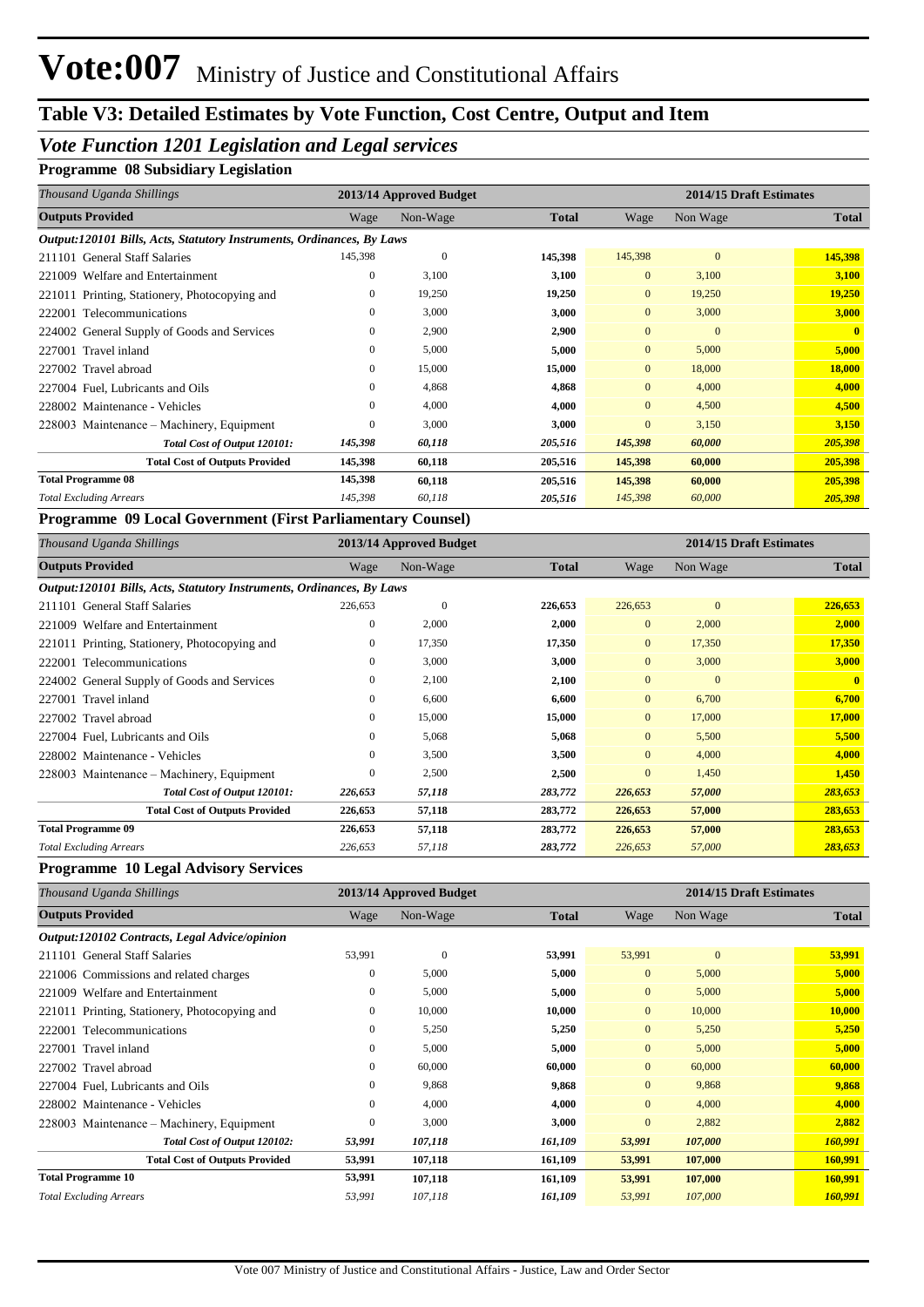## **Table V3: Detailed Estimates by Vote Function, Cost Centre, Output and Item**

## *Vote Function 1201 Legislation and Legal services*

### **Programme 11 Central Government**

| Thousand Uganda Shillings                     |              | 2013/14 Approved Budget |              |                | 2014/15 Draft Estimates |              |  |
|-----------------------------------------------|--------------|-------------------------|--------------|----------------|-------------------------|--------------|--|
| <b>Outputs Provided</b>                       | Wage         | Non-Wage                | <b>Total</b> | Wage           | Non Wage                | <b>Total</b> |  |
| Output:120102 Contracts, Legal Advice/opinion |              |                         |              |                |                         |              |  |
| 211101 General Staff Salaries                 | 132,987      | $\mathbf{0}$            | 132,987      | 132,987        | $\overline{0}$          | 132,987      |  |
| Welfare and Entertainment<br>221009           | $\mathbf{0}$ | 2,900                   | 2,900        | $\overline{0}$ | 2,900                   | 2,900        |  |
| 221011 Printing, Stationery, Photocopying and | $\mathbf{0}$ | 6,000                   | 6,000        | $\overline{0}$ | 6,000                   | 6,000        |  |
| 222001 Telecommunications                     | $\mathbf{0}$ | 2,500                   | 2,500        | $\overline{0}$ | 2,500                   | 2,500        |  |
| 224002 General Supply of Goods and Services   | $\mathbf{0}$ | 2,000                   | 2,000        | $\overline{0}$ | $\mathbf{0}$            | $\mathbf{0}$ |  |
| Travel inland<br>227001                       | $\Omega$     | 13,000                  | 13,000       | $\overline{0}$ | 13,000                  | 13,000       |  |
| 227002 Travel abroad                          | $\mathbf{0}$ | 21,250                  | 21,250       | $\overline{0}$ | 24,000                  | 24,000       |  |
| 227004 Fuel, Lubricants and Oils              | $\Omega$     | 5,968                   | 5,968        | $\Omega$       | 5,500                   | 5,500        |  |
| 228002 Maintenance - Vehicles                 | $\mathbf{0}$ | 4,000                   | 4,000        | $\overline{0}$ | 4,000                   | 4,000        |  |
| 228003 Maintenance – Machinery, Equipment     | $\mathbf{0}$ | 2,500                   | 2,500        | $\overline{0}$ | 2,100                   | 2,100        |  |
| Total Cost of Output 120102:                  | 132,987      | 60,118                  | 193,106      | 132,987        | 60,000                  | 192,987      |  |
| <b>Total Cost of Outputs Provided</b>         | 132,987      | 60,118                  | 193,106      | 132,987        | 60,000                  | 192,987      |  |
| <b>Total Programme 11</b>                     | 132,987      | 60,118                  | 193,106      | 132,987        | 60,000                  | 192,987      |  |
| <b>Total Excluding Arrears</b>                | 132,987      | 60,118                  | 193,106      | 132,987        | 60,000                  | 192,987      |  |

#### **Programme 12 Local Government (Legal Advisory Services)**

| Thousand Uganda Shillings                     |              | 2013/14 Approved Budget |              | 2014/15 Draft Estimates |                |              |
|-----------------------------------------------|--------------|-------------------------|--------------|-------------------------|----------------|--------------|
| <b>Outputs Provided</b>                       | Wage         | Non-Wage                | <b>Total</b> | Wage                    | Non Wage       | <b>Total</b> |
| Output:120102 Contracts, Legal Advice/opinion |              |                         |              |                         |                |              |
| 211101 General Staff Salaries                 | 126,978      | $\mathbf{0}$            | 126,978      | 126,978                 | $\overline{0}$ | 126,978      |
| 221009 Welfare and Entertainment              | 0            | 2,000                   | 2,000        | $\mathbf{0}$            | 2,000          | 2,000        |
| 221011 Printing, Stationery, Photocopying and | 0            | 6,000                   | 6,000        | $\mathbf{0}$            | 6,000          | 6,000        |
| 222001 Telecommunications                     | $\mathbf{0}$ | 2,600                   | 2,600        | $\mathbf{0}$            | 2,600          | 2,600        |
| 224002 General Supply of Goods and Services   | 0            | 1,800                   | 1,800        | $\mathbf{0}$            | $\mathbf{0}$   | $\mathbf{0}$ |
| 227001 Travel inland                          | 0            | 15,000                  | 15,000       | $\mathbf{0}$            | 15,000         | 15,000       |
| 227002 Travel abroad                          | 0            | 21,250                  | 21,250       | $\mathbf{0}$            | 23,000         | 23,000       |
| 227004 Fuel, Lubricants and Oils              | $\Omega$     | 5,468                   | 5,468        | $\mathbf{0}$            | 5,400          | 5,400        |
| 228002 Maintenance - Vehicles                 | 0            | 3,000                   | 3,000        | $\mathbf{0}$            | 3,000          | 3,000        |
| 228003 Maintenance – Machinery, Equipment     | 0            | 2,000                   | 2,000        | $\mathbf{0}$            | 2,000          | 2,000        |
| Total Cost of Output 120102:                  | 126,978      | 59,118                  | 186,097      | 126,978                 | 59,000         | 185,978      |
| <b>Total Cost of Outputs Provided</b>         | 126,978      | 59,118                  | 186,097      | 126,978                 | 59,000         | 185,978      |
| <b>Total Programme 12</b>                     | 126,978      | 59,118                  | 186,097      | 126,978                 | 59,000         | 185,978      |
| <b>Total Excluding Arrears</b>                | 126,978      | 59,118                  | 186,097      | 126,978                 | 59,000         | 185,978      |

#### **Programme 13 Contracts and Negotiations**

| Thousand Uganda Shillings                     |                  | 2013/14 Approved Budget |              | 2014/15 Draft Estimates |                         |              |
|-----------------------------------------------|------------------|-------------------------|--------------|-------------------------|-------------------------|--------------|
| <b>Outputs Provided</b>                       | Wage             | Non-Wage                | <b>Total</b> | Wage                    | Non Wage                | <b>Total</b> |
| Output:120102 Contracts, Legal Advice/opinion |                  |                         |              |                         |                         |              |
| 211101 General Staff Salaries                 | 322,540          | $\overline{0}$          | 322,540      | 322,540                 | $\mathbf{0}$            | 322,540      |
| Welfare and Entertainment<br>221009           | $\mathbf{0}$     | 6.000                   | 6,000        | $\overline{0}$          | 6,000                   | 6,000        |
| 221011 Printing, Stationery, Photocopying and | $\mathbf{0}$     | 8,000                   | 8,000        | $\mathbf{0}$            | 8,000                   | 8,000        |
| Telecommunications<br>222001                  | $\mathbf{0}$     | 5,800                   | 5,800        | $\overline{0}$          | 5,800                   | 5,800        |
| 224002 General Supply of Goods and Services   | $\boldsymbol{0}$ | 2,000                   | 2,000        | $\overline{0}$          | $\mathbf{0}$            | $\mathbf{0}$ |
| 227001 Travel inland                          | $\boldsymbol{0}$ | 15,000                  | 15,000       | $\overline{0}$          | 15,000                  | 15,000       |
| 227002 Travel abroad                          | $\boldsymbol{0}$ | 20,000                  | 20,000       | $\overline{0}$          | 22,000                  | 22,000       |
| 227004 Fuel, Lubricants and Oils              | $\boldsymbol{0}$ | 10,318                  | 10,318       | $\mathbf{0}$            | 10,000                  | 10,000       |
| 228002 Maintenance - Vehicles                 | $\overline{0}$   | 7,000                   | 7,000        | $\mathbf{0}$            | 7,200                   | 7,200        |
| 228003 Maintenance – Machinery, Equipment     | $\mathbf{0}$     | 2,000                   | 2,000        | $\overline{0}$          | 2,000                   | 2,000        |
| Total Cost of Output 120102:                  | 322,540          | 76,118                  | 398,659      | 322,540                 | 76,000                  | 398,540      |
| <b>Total Cost of Outputs Provided</b>         | 322,540          | 76,118                  | 398,659      | 322,540                 | 76,000                  | 398,540      |
| <b>Total Programme 13</b>                     | 322,540          | 76,118                  | 398,659      | 322,540                 | 76,000                  | 398,540      |
| <b>Total Excluding Arrears</b>                | 322,540          | 76,118                  | 398,659      | 322,540                 | 76,000                  | 398,540      |
| Thousand Uganda Shillings                     |                  | 2013/14 Approved Budget |              |                         | 2014/15 Draft Estimates |              |
|                                               |                  | GoU External Fin.       | <b>Total</b> |                         | GoU External Fin.       | <b>Total</b> |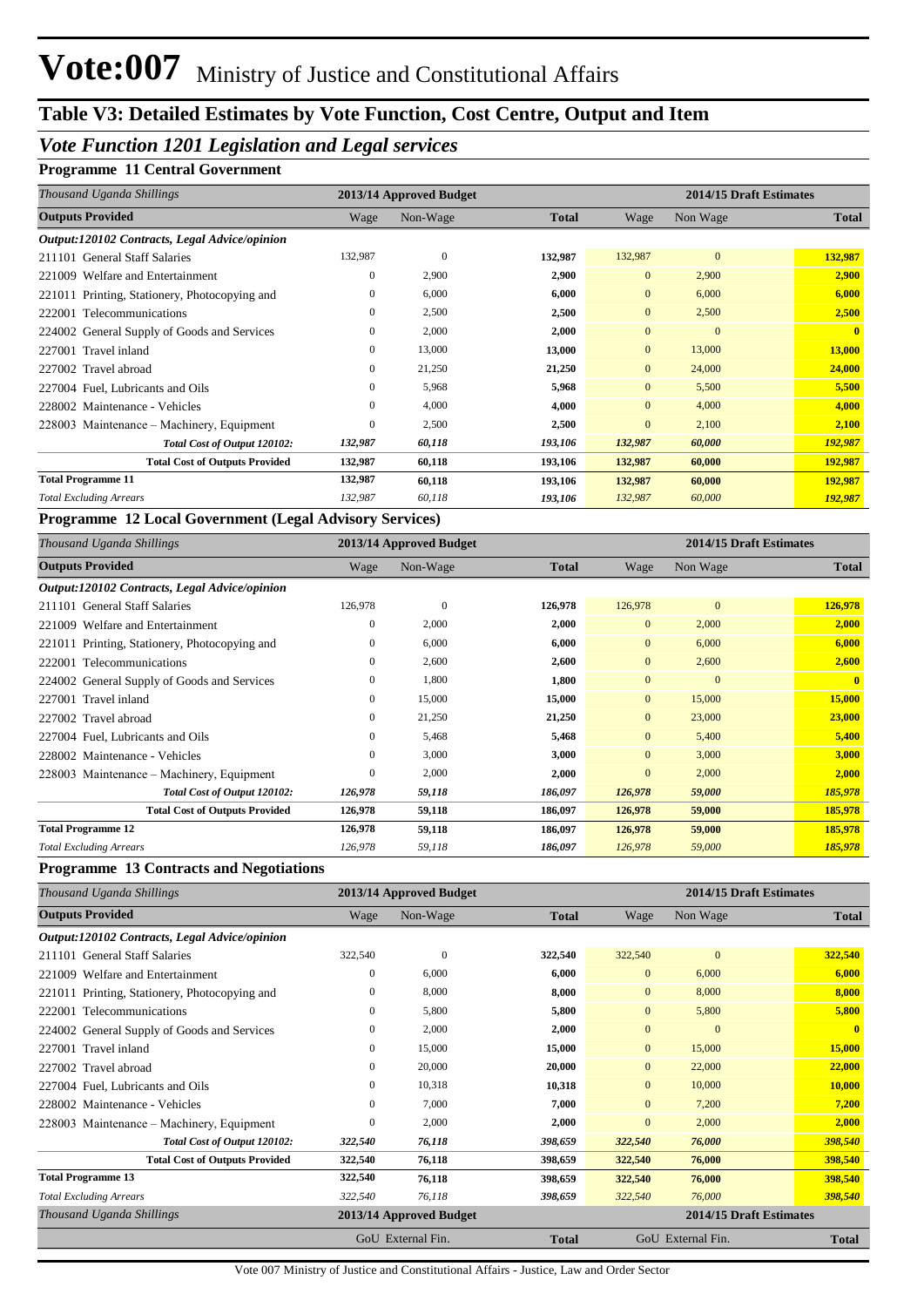## **Table V3: Detailed Estimates by Vote Function, Cost Centre, Output and Item**

| Vote Function 1201 Legislation and Legal services |           |  |           |           |           |  |  |  |  |
|---------------------------------------------------|-----------|--|-----------|-----------|-----------|--|--|--|--|
| <b>Total Vote Function 01</b>                     | 2,935,294 |  | 2,935,294 | 2.934.969 | 2,934,969 |  |  |  |  |
| <b>Total Excluding Taxes and Arrears</b>          | 2.935.294 |  | 2.935.294 | 2.934.969 | 2,934,969 |  |  |  |  |

### *Vote Function 1203 Administration of Estates/Property of the Deceased*

*Recurrent Budget Estimates*

#### **Programme 16 Administrator General**

| Thousand Uganda Shillings                                     |                                      | 2013/14 Approved Budget |                |                                  | 2014/15 Draft Estimates   |                         |
|---------------------------------------------------------------|--------------------------------------|-------------------------|----------------|----------------------------------|---------------------------|-------------------------|
| <b>Outputs Provided</b>                                       | Wage                                 | Non-Wage                | <b>Total</b>   | Wage                             | Non Wage                  | <b>Total</b>            |
| Output:120301 Estates Registration and Inspection             |                                      |                         |                |                                  |                           |                         |
| 211101 General Staff Salaries                                 | 127,298                              | $\boldsymbol{0}$        | 127,298        | 127,298                          | $\boldsymbol{0}$          | 127,298                 |
| 211103 Allowances                                             | $\boldsymbol{0}$                     | 4,550                   | 4,550          | $\boldsymbol{0}$                 | 4,550                     | 4,550                   |
| 221001 Advertising and Public Relations                       | $\boldsymbol{0}$                     | 8,750                   | 8,750          | $\mathbf{0}$                     | 8,750                     | 8,750                   |
| 221003 Staff Training                                         | $\boldsymbol{0}$                     | 9,250                   | 9,250          | $\mathbf{0}$                     | 9,250                     | 9,250                   |
| 221006 Commissions and related charges                        | $\boldsymbol{0}$                     | 3,750                   | 3,750          | $\mathbf{0}$                     | 3,750                     | 3,750                   |
| 221009 Welfare and Entertainment                              | $\boldsymbol{0}$                     | 3,250                   | 3,250          | $\mathbf{0}$                     | 3,250                     | 3,250                   |
| 221011 Printing, Stationery, Photocopying and                 | $\boldsymbol{0}$                     | 5,500                   | 5,500          | $\mathbf{0}$                     | 5,500                     | 5,500                   |
| 222001 Telecommunications                                     | $\boldsymbol{0}$                     | 4,705                   | 4,705          | $\mathbf{0}$                     | 4,705                     | 4,705                   |
| 224002 General Supply of Goods and Services                   | $\boldsymbol{0}$                     | 1,000                   | 1,000          | $\mathbf{0}$                     | $\mathbf{0}$              | $\overline{\mathbf{0}}$ |
| 227001 Travel inland                                          | $\boldsymbol{0}$                     | 10,000                  | 10,000         | $\mathbf{0}$                     | 11,000                    | 11,000                  |
| 227004 Fuel, Lubricants and Oils                              | $\boldsymbol{0}$                     | 7,295                   | 7,295          | $\mathbf{0}$                     | 7,295                     | 7,295                   |
| 228002 Maintenance - Vehicles                                 | $\boldsymbol{0}$                     | 5,250                   | 5,250          | $\mathbf{0}$                     | 5,250                     | 5,250                   |
| Total Cost of Output 120301:                                  | 127,298                              | 63,300                  | 190,599        | 127,298                          | 63,300                    | 190,599                 |
| Output:120302 Letters of Administration and Land Tranfers     |                                      |                         |                |                                  |                           |                         |
| 211101 General Staff Salaries                                 | 127,298                              | $\boldsymbol{0}$        | 127,298        | 127,298                          | $\boldsymbol{0}$          | 127,298                 |
| 211103 Allowances                                             | $\boldsymbol{0}$                     | 4,550                   | 4,550          | $\boldsymbol{0}$                 | 4,550                     | 4,550                   |
| 221001 Advertising and Public Relations                       | $\boldsymbol{0}$                     | 6,750                   | 6,750          | $\boldsymbol{0}$                 | 6,750                     | 6,750                   |
| 221003 Staff Training                                         | $\boldsymbol{0}$                     | 8,250                   | 8,250          | $\mathbf{0}$                     | 8,250                     | 8,250                   |
| 221006 Commissions and related charges                        | $\boldsymbol{0}$                     | 3,750                   | 3,750          | $\mathbf{0}$                     | 3,750                     | 3,750                   |
| 221009 Welfare and Entertainment                              | $\boldsymbol{0}$                     | 3,750                   | 3,750          | $\mathbf{0}$                     | 3,750                     | 3,750                   |
| 221011 Printing, Stationery, Photocopying and                 | $\boldsymbol{0}$                     | 4,500                   | 4,500          | $\mathbf{0}$                     | 5,500                     | 5,500                   |
| 222001 Telecommunications                                     | $\boldsymbol{0}$                     | 3,000                   | 3,000          | $\mathbf{0}$                     | 3,000                     | 3,000                   |
| 224002 General Supply of Goods and Services                   | $\boldsymbol{0}$                     | 1,000                   | 1,000          | $\mathbf{0}$                     | $\boldsymbol{0}$          | $\overline{\mathbf{0}}$ |
| 227001 Travel inland                                          | $\boldsymbol{0}$                     | 9,000                   | 9,000          | $\mathbf{0}$                     | 10,000                    | 10,000                  |
| 227002 Travel abroad                                          | $\boldsymbol{0}$                     | 6,250                   | 6,250          | $\mathbf{0}$                     | 6,250                     | 6,250                   |
| 227004 Fuel, Lubricants and Oils                              | $\boldsymbol{0}$                     | 7,250                   | 7,250          | $\mathbf{0}$                     | 7,250                     | 7,250                   |
| 228002 Maintenance - Vehicles                                 | $\boldsymbol{0}$                     | 5,250                   | 5,250          | $\mathbf{0}$                     | 4,250                     | 4,250                   |
| Total Cost of Output 120302:                                  | 127,298                              | 63,300                  | 190,599        | 127,298                          | 63,300                    | 190,599                 |
| Output:120303 Estates administration                          |                                      |                         |                |                                  |                           |                         |
| 211101 General Staff Salaries                                 | 127,298                              | $\boldsymbol{0}$        | 127,298        | 127,298                          | $\boldsymbol{0}$          | 127,298                 |
| 211103 Allowances                                             | $\boldsymbol{0}$                     | 4,550                   | 4,550          | $\mathbf{0}$                     | 4,550                     | 4,550                   |
| 221001 Advertising and Public Relations                       | $\boldsymbol{0}$                     | 6,750                   | 6,750          | $\mathbf{0}$                     | 6,750                     | 6,750                   |
| 221003 Staff Training                                         | $\boldsymbol{0}$<br>$\overline{0}$   | 8,250                   | 8,250          | $\mathbf{0}$<br>$\mathbf{0}$     | 8,250                     | 8,250                   |
| 221006 Commissions and related charges                        | $\boldsymbol{0}$                     | 3,750                   | 3,750          |                                  | 3,750                     | 3,750                   |
| 221009 Welfare and Entertainment                              |                                      | 3,750                   | 3,750          | $\mathbf{0}$                     | 3,750                     | 3,750                   |
| 221011 Printing, Stationery, Photocopying and                 | $\boldsymbol{0}$                     | 5,000                   | 5,000          | $\mathbf{0}$                     | 5,000                     | 5,000                   |
| 222001 Telecommunications                                     | $\boldsymbol{0}$                     | 2,500<br>1,000          | 2,500          | $\mathbf{0}$<br>$\boldsymbol{0}$ | 2,500<br>$\boldsymbol{0}$ | 2,500<br>$\mathbf{0}$   |
| 224002 General Supply of Goods and Services                   | $\boldsymbol{0}$<br>$\boldsymbol{0}$ | 9,000                   | 1,000<br>9,000 | $\mathbf{0}$                     | 10,000                    |                         |
| 227001 Travel inland                                          | $\boldsymbol{0}$                     |                         | 6,250          | $\mathbf{0}$                     | 6,250                     | <b>10,000</b><br>6,250  |
| 227002 Travel abroad                                          |                                      | 6,250                   |                | $\mathbf{0}$                     |                           |                         |
| 227004 Fuel, Lubricants and Oils                              | $\boldsymbol{0}$<br>$\boldsymbol{0}$ | 7,250<br>5,250          | 7,250<br>5,250 | $\mathbf{0}$                     | 7,000<br>5,500            | 7,000<br>5,500          |
| 228002 Maintenance - Vehicles<br>Total Cost of Output 120303: | 127,298                              | 63,300                  | 190,599        | 127,298                          | 63,300                    | 190,599                 |
| Output:120304 Family arbitrations and mediations              |                                      |                         |                |                                  |                           |                         |
| 211101 General Staff Salaries                                 | 127,298                              | $\boldsymbol{0}$        | 127,298        | 127,298                          | $\boldsymbol{0}$          | 127,298                 |
| 211103 Allowances                                             | $\boldsymbol{0}$                     | 4,550                   | 4,550          | $\boldsymbol{0}$                 | 4,550                     | 4,550                   |
| 221001 Advertising and Public Relations                       | $\boldsymbol{0}$                     | 6,750                   | 6,750          | $\mathbf{0}$                     | 6,750                     | 6,750                   |
| 221003 Staff Training                                         | $\boldsymbol{0}$                     | 8,250                   | 8,250          | $\mathbf{0}$                     | 8,250                     | 8,250                   |
| 221006 Commissions and related charges                        | $\boldsymbol{0}$                     | 3,750                   | 3,750          | $\bf{0}$                         | 3,750                     | 3,750                   |
|                                                               |                                      |                         |                |                                  |                           |                         |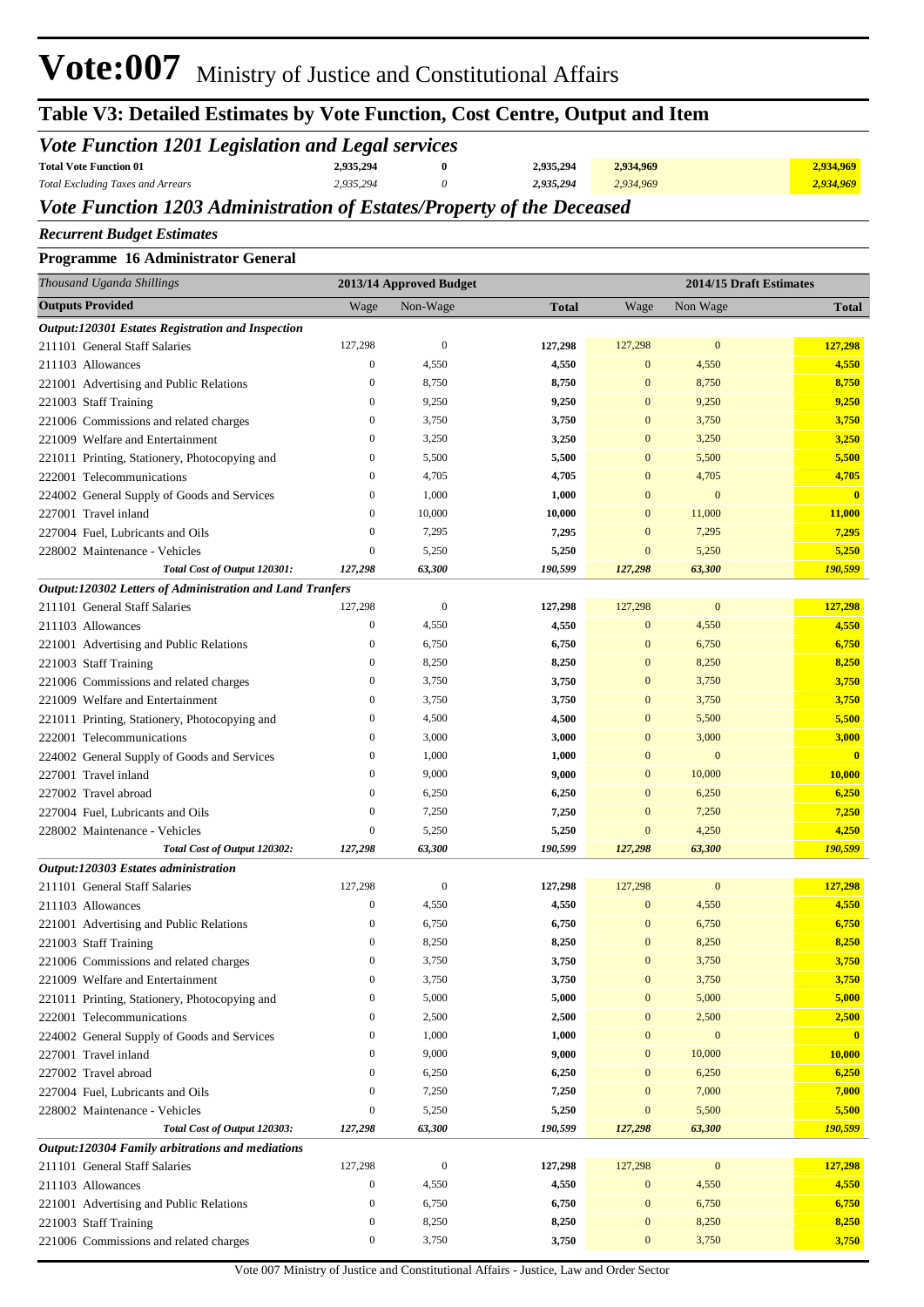## **Table V3: Detailed Estimates by Vote Function, Cost Centre, Output and Item**

## *Vote Function 1203 Administration of Estates/Property of the Deceased*

### **Programme 16 Administrator General**

| Thousand Uganda Shillings                     |                                   | 2013/14 Approved Budget |              |                   | 2014/15 Draft Estimates |              |  |  |
|-----------------------------------------------|-----------------------------------|-------------------------|--------------|-------------------|-------------------------|--------------|--|--|
| <b>Outputs Provided</b>                       | Wage                              | Non-Wage                | <b>Total</b> | Wage              | Non Wage                | <b>Total</b> |  |  |
| Welfare and Entertainment<br>221009           | $\mathbf{0}$                      | 3,750                   | 3,750        | $\overline{0}$    | 3,750                   | 3,750        |  |  |
| 221011 Printing, Stationery, Photocopying and | $\mathbf{0}$                      | 4,500                   | 4,500        | $\overline{0}$    | 4,500                   | 4,500        |  |  |
| 222001 Telecommunications                     | $\mathbf{0}$                      | 3,000                   | 3,000        | $\overline{0}$    | 3,000                   | 3,000        |  |  |
| 224002 General Supply of Goods and Services   | $\mathbf{0}$                      | 1,000                   | 1,000        | $\overline{0}$    | $\mathbf{0}$            | $\mathbf{0}$ |  |  |
| 227001 Travel inland                          | $\mathbf{0}$                      | 9,000                   | 9,000        | $\overline{0}$    | 10,000                  | 10,000       |  |  |
| 227002 Travel abroad                          | $\mathbf{0}$                      | 6,250                   | 6,250        | $\overline{0}$    | 6,250                   | 6,250        |  |  |
| 227004 Fuel, Lubricants and Oils              | $\mathbf{0}$                      | 7,250                   | 7,250        | $\overline{0}$    | 7,500                   | 7,500        |  |  |
| 228002 Maintenance - Vehicles                 | $\boldsymbol{0}$                  | 5,250                   | 5,250        | $\mathbf{0}$      | 5,000                   | 5,000        |  |  |
| Total Cost of Output 120304:                  | 127,298                           | 63,300                  | 190,599      | 127,298           | 63,300                  | 190,599      |  |  |
| <b>Total Cost of Outputs Provided</b>         | 509,193                           | 253,201                 | 762,394      | 509,193           | 253,201                 | 762,394      |  |  |
| <b>Total Programme 16</b>                     | 509,193                           | 253,201                 | 762,394      | 509,193           | 253,201                 | 762,394      |  |  |
| <b>Total Excluding Arrears</b>                | 509,193                           | 253,201                 | 762,394      | 509,193           | 253,201                 | 762,394      |  |  |
| Thousand Uganda Shillings                     |                                   | 2013/14 Approved Budget |              |                   | 2014/15 Draft Estimates |              |  |  |
|                                               | <b>Total</b><br>GoU External Fin. |                         |              | GoU External Fin. | <b>Total</b>            |              |  |  |
| <b>Total Vote Function 03</b>                 | 762,394                           | $\bf{0}$                | 762,394      | 762,394           |                         | 762,394      |  |  |
| <b>Total Excluding Taxes and Arrears</b>      | 762,394                           | 0                       | 762,394      | 762,394           |                         | 762,394      |  |  |

## *Vote Function 1204 Regulation of the Legal Profession*

#### *Recurrent Budget Estimates*

#### **Programme 15 Law Council**

| Thousand Uganda Shillings                      |                  | 2013/14 Approved Budget |              |                | 2014/15 Draft Estimates |                         |
|------------------------------------------------|------------------|-------------------------|--------------|----------------|-------------------------|-------------------------|
| <b>Outputs Provided</b>                        | Wage             | Non-Wage                | <b>Total</b> | Wage           | Non Wage                | <b>Total</b>            |
| Output:120401 Conclusion of disciplinary cases |                  |                         |              |                |                         |                         |
| 211101 General Staff Salaries                  | 102,942          | $\overline{0}$          | 102,942      | 102,942        | $\mathbf{0}$            | 102,942                 |
| 211103 Allowances                              | $\mathbf{0}$     | 20,000                  | 20,000       | $\mathbf{0}$   | 20,000                  | 20,000                  |
| 221001 Advertising and Public Relations        | $\overline{0}$   | 15,000                  | 15,000       | $\overline{0}$ | 15,000                  | 15,000                  |
| 221006 Commissions and related charges         | $\mathbf{0}$     | 12,000                  | 12,000       | $\mathbf{0}$   | 12,000                  | 12,000                  |
| 221009 Welfare and Entertainment               | $\mathbf{0}$     | 5.000                   | 5,000        | $\mathbf{0}$   | 5,000                   | 5,000                   |
| 221011 Printing, Stationery, Photocopying and  | $\boldsymbol{0}$ | 10,000                  | 10,000       | $\mathbf{0}$   | 10,000                  | 10,000                  |
| 222001 Telecommunications                      | $\boldsymbol{0}$ | 2,500                   | 2,500        | $\mathbf{0}$   | 2,500                   | 2,500                   |
| 224002 General Supply of Goods and Services    | $\mathbf{0}$     | 2,000                   | 2,000        | $\mathbf{0}$   | $\mathbf{0}$            | $\overline{\mathbf{0}}$ |
| 227001 Travel inland                           | $\mathbf{0}$     | 24,000                  | 24,000       | $\mathbf{0}$   | 26,000                  | 26,000                  |
| 227002 Travel abroad                           | $\mathbf{0}$     | 11,000                  | 11,000       | $\mathbf{0}$   | 11,000                  | 11,000                  |
| 227004 Fuel, Lubricants and Oils               | $\boldsymbol{0}$ | 15,754                  | 15,754       | $\mathbf{0}$   | 16,000                  | 16,000                  |
| 228002 Maintenance - Vehicles                  | $\mathbf{0}$     | 12,500                  | 12,500       | $\mathbf{0}$   | 12,254                  | 12,254                  |
| Total Cost of Output 120401:                   | 102,942          | 129,754                 | 232,696      | 102,942        | 129,754                 | 232,696                 |
| Output:120402 Inspection and Supervision       |                  |                         |              |                |                         |                         |
| 211101 General Staff Salaries                  | 102,942          | $\mathbf{0}$            | 102,942      | 102,942        | $\mathbf{0}$            | 102,942                 |
| 211103 Allowances                              | $\boldsymbol{0}$ | 20,000                  | 20,000       | $\mathbf{0}$   | 20,000                  | 20,000                  |
| 221001 Advertising and Public Relations        | $\boldsymbol{0}$ | 15,000                  | 15,000       | $\mathbf{0}$   | 15,000                  | 15,000                  |
| 221006 Commissions and related charges         | $\mathbf{0}$     | 12,000                  | 12,000       | $\mathbf{0}$   | 12,000                  | 12,000                  |
| 221009 Welfare and Entertainment               | $\mathbf{0}$     | 5,000                   | 5,000        | $\mathbf{0}$   | 5,000                   | 5,000                   |
| 221011 Printing, Stationery, Photocopying and  | $\mathbf{0}$     | 10,000                  | 10,000       | $\mathbf{0}$   | 10,000                  | 10,000                  |
| 222001 Telecommunications                      | $\mathbf{0}$     | 2,500                   | 2,500        | $\mathbf{0}$   | 2,500                   | 2,500                   |
| 224002 General Supply of Goods and Services    | $\mathbf{0}$     | 2,000                   | 2,000        | $\overline{0}$ | $\mathbf{0}$            | $\mathbf{0}$            |
| 227001 Travel inland                           | $\boldsymbol{0}$ | 24,000                  | 24,000       | $\mathbf{0}$   | 33,000                  | 33,000                  |
| 227002 Travel abroad                           | 0                | 11,000                  | 11,000       | $\mathbf{0}$   | $\mathbf{0}$            | $\mathbf{0}$            |
| 227004 Fuel, Lubricants and Oils               | $\boldsymbol{0}$ | 15,754                  | 15,754       | $\mathbf{0}$   | 20,000                  | 20,000                  |
| 228002 Maintenance - Vehicles                  | $\mathbf{0}$     | 12,500                  | 12,500       | $\mathbf{0}$   | 12,254                  | 12,254                  |
| Total Cost of Output 120402:                   | 102,942          | 129,754                 | 232,696      | 102,942        | 129,754                 | 232,696                 |
| <b>Total Cost of Outputs Provided</b>          | 205,883          | 259,508                 | 465,392      | 205,883        | 259,508                 | 465,392                 |
| <b>Total Programme 15</b>                      | 205,883          | 259,508                 | 465,392      | 205,883        | 259,508                 | 465,392                 |
| <b>Total Excluding Arrears</b>                 | 205,883          | 259,508                 | 465,392      | 205,883        | 259,508                 | 465,392                 |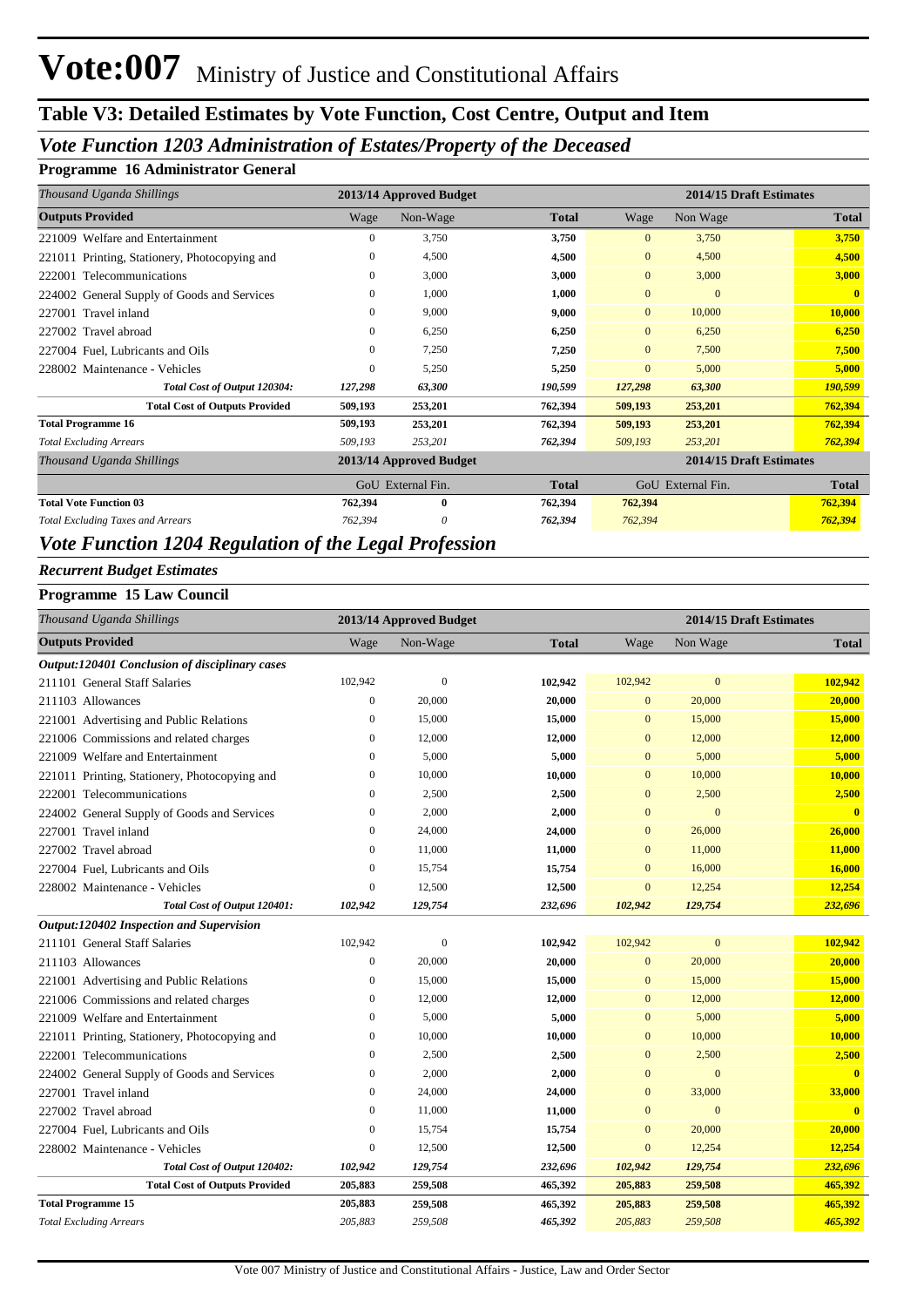## **Table V3: Detailed Estimates by Vote Function, Cost Centre, Output and Item**

### *Vote Function 1204 Regulation of the Legal Profession*

| Thousand Uganda Shillings                |         | 2013/14 Approved Budget | 2014/15 Draft Estimates |                   |              |  |  |  |
|------------------------------------------|---------|-------------------------|-------------------------|-------------------|--------------|--|--|--|
|                                          |         | GoU External Fin.       | <b>Total</b>            | GoU External Fin. | <b>Total</b> |  |  |  |
| <b>Total Vote Function 04</b>            | 465,392 |                         | 465.392                 | 465,392           | 465,392      |  |  |  |
| <b>Total Excluding Taxes and Arrears</b> | 465.392 |                         | 465.392                 | 465,392           | 465,392      |  |  |  |

### *Vote Function 1205 Support to the Justice Law and Order Sector*

*Development Budget Estimates*

#### **Project 0890 Support to Justice Law and Order Sector**

| Thousand Uganda Shillings                                         |                           | 2013/14 Approved Budget   |              |              | 2014/15 Draft Estimates   |                       |                         |
|-------------------------------------------------------------------|---------------------------|---------------------------|--------------|--------------|---------------------------|-----------------------|-------------------------|
| <b>Outputs Provided</b>                                           |                           | GoU External Fin.         | <b>Total</b> |              | GoU External Fin.         |                       | <b>Total</b>            |
| Output:120501 Ministry of Justice and Constitutional Affairs-JLOS |                           |                           |              |              |                           |                       |                         |
| 211103 Allowances                                                 | 191,000                   | $\mathbf{0}$              | 191,000      | 283,000      | $\bf{0}$                  |                       | 283,000                 |
| 221001 Advertising and Public Relations                           | 50,000                    | $\boldsymbol{0}$          | 50,000       | 50,000       | $\mathbf{0}$              |                       | 50,000                  |
| 221002 Workshops and Seminars                                     | 206,000                   | $\boldsymbol{0}$          | 206,000      | 206,000      | $\mathbf{0}$              |                       | 206,000                 |
| 221003 Staff Training                                             | 350,000                   | $\boldsymbol{0}$          | 350,000      | 350,000      | $\mathbf{0}$              |                       | 350,000                 |
| 221011 Printing, Stationery, Photocopying and                     | 156,000                   | $\boldsymbol{0}$          | 156,000      | 156,000      | $\mathbf{0}$              |                       | 156,000                 |
| 224002 General Supply of Goods and Services                       | 5,000                     | $\boldsymbol{0}$          | 5,000        | $\mathbf{0}$ | $\mathbf{0}$              |                       | $\overline{\mathbf{0}}$ |
| 225001 Consultancy Services- Short term                           | 90,000                    | $\boldsymbol{0}$          | 90,000       | 95,000       | $\mathbf{0}$              |                       | 95,000                  |
| 225002 Consultancy Services-Long-term                             | 60,000                    | $\boldsymbol{0}$          | 60,000       | 20,000       | $\mathbf{0}$              |                       | 20,000                  |
| 227001 Travel inland                                              | $\boldsymbol{0}$          | $\boldsymbol{0}$          | $\bf{0}$     | 75,281       | $\mathbf{0}$              |                       | 75,281                  |
| 227002 Travel abroad                                              | 126,000                   | $\boldsymbol{0}$          | 126,000      | 126,000      | $\mathbf{0}$              |                       | 126,000                 |
| 227004 Fuel, Lubricants and Oils                                  | $\mathbf{0}$              | $\boldsymbol{0}$          | $\bf{0}$     | 40,000       | $\mathbf{0}$              |                       | 40,000                  |
| 228002 Maintenance - Vehicles                                     | 134,000                   | $\boldsymbol{0}$          | 134,000      | 134,000      | $\mathbf{0}$              |                       | 134,000                 |
| 228003 Maintenance – Machinery, Equipment                         | 4,000                     | $\boldsymbol{0}$          | 4,000        | 4,000        | $\mathbf{0}$              |                       | 4,000                   |
| Total Cost of Output 120501:                                      | 1,372,000                 | 0                         | 1,372,000    | 1,539,281    | $\boldsymbol{\theta}$     |                       | 1,539,281               |
| Output:120506 Program Management                                  |                           |                           |              |              |                           |                       |                         |
| 211102 Contract Staff Salaries (Incl. Casuals, T                  | 1,812,780                 | $\mathbf{0}$              | 1,812,780    | 1,853,795    | $\bf{0}$                  |                       | 1,853,795               |
| 211103 Allowances                                                 | 42,491                    | $\boldsymbol{0}$          | 42,491       | 242,491      | $\mathbf{0}$              |                       | 242,491                 |
| 213004 Gratuity Expenses                                          | 776,906                   | $\boldsymbol{0}$          | 776,906      | 794,483      | $\mathbf{0}$              |                       | 794,483                 |
| 221001 Advertising and Public Relations                           | 25,000                    | $\boldsymbol{0}$          | 25,000       | 225,000      | $\mathbf{0}$              |                       | 225,000                 |
| 221002 Workshops and Seminars                                     | 20,800                    | $\boldsymbol{0}$          | 20,800       | 420,800      | $\mathbf{0}$              |                       | 420,800                 |
| 221003 Staff Training                                             | 36,000                    | $\boldsymbol{0}$          | 36,000       | 436,000      | $\mathbf{0}$              |                       | 436,000                 |
| 221007 Books, Periodicals & Newspapers                            | 32,800                    | $\boldsymbol{0}$          | 32,800       | 32,400       | $\mathbf{0}$              |                       | 32,400                  |
| 221011 Printing, Stationery, Photocopying and                     | 34,400                    | $\boldsymbol{0}$          | 34,400       | 534,400      | $\mathbf{0}$              |                       | 534,400                 |
| 224002 General Supply of Goods and Services                       | 5,899                     | $\boldsymbol{0}$          | 5,899        | $\mathbf{0}$ | $\mathbf{0}$              |                       | $\overline{\mathbf{0}}$ |
| 225001 Consultancy Services- Short term                           | 40,000                    | $\boldsymbol{0}$          | 40,000       | 556,999      | $\mathbf{0}$              |                       | 556,999                 |
| 225002 Consultancy Services-Long-term                             | 9,000                     | $\boldsymbol{0}$          | 9,000        | 200,000      | $\mathbf{0}$              |                       | 200,000                 |
| 227001 Travel inland                                              | $\boldsymbol{0}$          | $\mathbf{0}$              | $\bf{0}$     | 445,899      | $\mathbf{0}$              |                       | 445,899                 |
| 227002 Travel abroad                                              | $\mathbf{0}$              | $\boldsymbol{0}$          | $\bf{0}$     | 109,000      | $\mathbf{0}$              |                       | 109,000                 |
| 227004 Fuel, Lubricants and Oils                                  | 100,001                   | 0                         | 100,001      | 150,000      | $\mathbf{0}$              |                       | 150,000                 |
| 228002 Maintenance - Vehicles                                     | 125,000                   | $\boldsymbol{0}$          | 125,000      | 175,000      | $\mathbf{0}$              |                       | 175,000                 |
| 228003 Maintenance – Machinery, Equipment                         | 11,000                    | $\boldsymbol{0}$          | 11,000       | 71,000       | $\mathbf{0}$              |                       | 71,000                  |
| Total Cost of Output 120506:                                      | 3,072,076                 | 0                         | 3,072,076    | 6,247,267    | $\boldsymbol{\theta}$     |                       | 6,247,267               |
| <b>Total Cost of Outputs Provided</b>                             | 4,444,076                 | $\bf{0}$                  | 4,444,076    | 7,786,548    | $\bf{0}$                  |                       | 7,786,548               |
| <b>Outputs Funded</b>                                             | GoU                       | External Fin.             | <b>Total</b> |              | GoU External Fin.         |                       | <b>Total</b>            |
| Output:120552 Ministry Of Internal Affairs-JLOS                   |                           |                           |              |              |                           |                       |                         |
| 263204 Transfers to other govt. units                             | 1,580,000                 | $\overline{0}$            | 1,580,000    | 1,355,605    | $\boldsymbol{0}$          |                       | 1,355,605               |
| o/w Ministry Of Internal Affairs-JLOS                             | $\boldsymbol{\mathit{0}}$ | $\boldsymbol{\theta}$     | 0            | 1,355,605    | $\boldsymbol{\mathit{0}}$ | $\boldsymbol{\theta}$ | 1,355,605               |
| Total Cost of Output 120552:                                      | 1,580,000                 | $\pmb{\theta}$            | 1,580,000    | 1,355,605    | $\pmb{\theta}$            |                       | 1,355,605               |
| Output:120553 Uganda Law Reform Commission - JLOS                 |                           |                           |              |              |                           |                       |                         |
| 263204 Transfers to other govt. units                             | 979,000                   | $\boldsymbol{0}$          | 979,000      | 473,760      | $\bf{0}$                  |                       | 473,760                 |
| o/w Uganda Law Reform Commission - JLOS                           | 0                         | $\boldsymbol{\theta}$     | 0            | 473,760      | $\boldsymbol{\mathit{0}}$ | 0                     | 473,760                 |
| Total Cost of Output 120553:                                      | 979,000                   | $\pmb{\theta}$            | 979,000      | 473,760      | $\pmb{\theta}$            |                       | 473,760                 |
| Output:120554 Law Development Center-JLOS                         |                           |                           |              |              |                           |                       |                         |
| 263204 Transfers to other govt. units                             | 765,000                   | $\mathbf{0}$              | 765,000      | 385,393      | $\bf{0}$                  |                       | 385,393                 |
| o/w Law Development Center-JLOS                                   | $\boldsymbol{\theta}$     | $\boldsymbol{\mathit{0}}$ | 0            | 385,393      | $\boldsymbol{\mathit{0}}$ | $\boldsymbol{\theta}$ | 385,393                 |
| Total Cost of Output 120554:                                      | 765,000                   | $\pmb{\theta}$            | 765,000      | 385,393      | $\boldsymbol{\theta}$     |                       | 385,393                 |
| Output:120555 Judiciary - JLOS                                    |                           |                           |              |              |                           |                       |                         |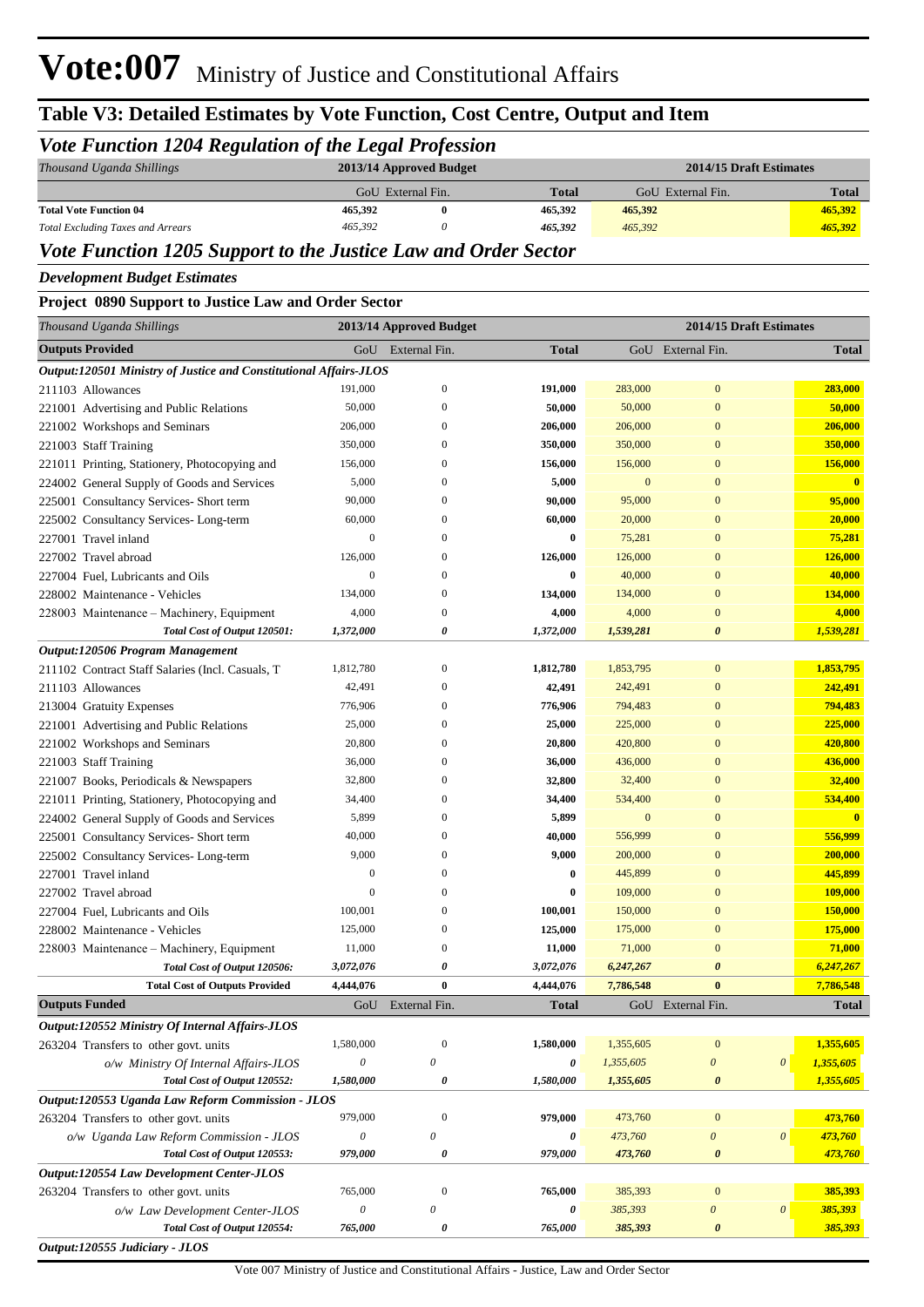## **Table V3: Detailed Estimates by Vote Function, Cost Centre, Output and Item**

### *Vote Function 1205 Support to the Justice Law and Order Sector*

**Project 0890 Support to Justice Law and Order Sector**

| External Fin.<br>GoU External Fin.<br>GoU<br><b>Total</b><br><b>Total</b><br>$\boldsymbol{0}$<br>$\mathbf{0}$<br>2,391,000<br>2,391,000<br>2,713,120<br>2,713,120<br>$\boldsymbol{\theta}$<br>0<br>2,713,120<br>$\boldsymbol{\theta}$<br>$\boldsymbol{\theta}$<br>2,713,120<br>o/w Judiciary - JLOS<br>0<br>Total Cost of Output 120555:<br>2,391,000<br>0<br>2,391,000<br>$\boldsymbol{\theta}$<br>2,713,120<br>2,713,120<br>$\mathbf{0}$<br>1,743,000<br>$\mathbf{0}$<br>3,006,627<br>1,743,000<br>3,006,627<br>$\boldsymbol{\theta}$<br>0<br>0<br>3,006,627<br>$\theta$<br>$\boldsymbol{\theta}$<br>3,006,627<br>o/w Uganda Police Force-JLOS<br>0<br>Total Cost of Output 120556:<br>1,743,000<br>1,743,000<br>3,006,627<br>0<br>3,006,627<br>$\mathbf{0}$<br>1,780,500<br>1,780,500<br>3,031,800<br>$\boldsymbol{0}$<br>3,031,800<br>$\boldsymbol{\theta}$<br>0<br>0<br>3,031,800<br>3,031,800<br>0<br>$\boldsymbol{\theta}$<br>o/w Uganda Prisons Service-JLOS<br>Total Cost of Output 120557:<br>1,780,500<br>0<br>1,780,500<br>$\boldsymbol{\theta}$<br>3,031,800<br>3,031,800<br>680,000<br>$\boldsymbol{0}$<br>483,120<br>680,000<br>483,120<br>$\boldsymbol{0}$<br>263204 Transfers to other govt. units<br>$\theta$<br>0<br>0<br>483,120<br>$\boldsymbol{\theta}$<br>483,120<br>o/w Judicial Service Commission-JLOS<br>$\boldsymbol{\theta}$<br>Total Cost of Output 120558:<br>680,000<br>680,000<br>483,120<br>$\boldsymbol{\theta}$<br>483,120<br>0<br>1,908,000<br>$\mathbf{0}$<br>1,908,000<br>1,233,720<br>1,233,720<br>$\boldsymbol{0}$<br>$\theta$<br>0<br>0<br>1,233,720<br>$\boldsymbol{\theta}$<br>1,233,720<br>o/w Directorate Of Public Prosecutions<br>$\boldsymbol{\theta}$<br>Total Cost of Output 120559:<br>1,908,000<br>1,908,000<br>$\boldsymbol{\theta}$<br>1,233,720<br>0<br>1,233,720<br>2,237,000<br>2,084,323<br>1,694,440<br>250,944<br>1,945,384<br>4,321,323<br>$\theta$<br>0<br>1,694,440<br>0<br>1,694,440<br>o/w Other JLOS Funded Services<br>250,944<br>$\theta$<br>0<br>0<br>$\boldsymbol{\theta}$<br>250,944<br>$\theta$<br>o/w<br>250,944<br>1,945,384<br>Total Cost of Output 120560:<br>2,237,000<br>2,084,323<br>4,321,323<br>1,694,440<br><b>Total Cost of Outputs Funded</b><br>2,084,323<br>16,147,823<br>250,944<br>14,628,529<br>14,063,500<br>14,377,585<br>External Fin.<br><b>Total</b><br>GoU External Fin.<br><b>Total</b><br>GoU<br>Output:120572 Government Buildings and Administrative Infrastructure<br>5,092,000<br>$\boldsymbol{0}$<br>5,092,000<br>$\mathbf{0}$<br>930,443<br>930,443<br>2,500,000<br>2,500,000<br>$\mathbf{0}$<br>$\bf{0}$<br>312206 Gross Tax<br>$\boldsymbol{0}$<br>$\overline{0}$<br>930,443<br>7,592,000<br>7,592,000<br>930,443<br>$\boldsymbol{\theta}$<br>Total Cost of Output 120572:<br>0<br>Output:120575 Purchase of Motor Vehicles and Other Transport Equipment<br>$\mathbf{0}$<br>$\mathbf{0}$<br>$\boldsymbol{0}$<br>505,000<br>505,000<br>0<br>$\Omega$<br>565,065<br>$\bf{0}$<br>565,065<br>$\theta$<br>0<br>1,070,065<br>$\boldsymbol{\theta}$<br>1,070,065<br>Total Cost of Output 120575:<br>0<br>0<br>0<br>$\bf{0}$<br>7,592,000<br>$\bf{0}$<br><b>Total Cost of Capital Purchases</b><br>7.592.000<br>2.000.508<br>2,000,508<br><b>Total Project 0890</b><br>26,099,576<br>28,183,899<br>24,415,585<br>2,084,323<br>24,164,641<br>250,944<br>23.599.576<br>2,084,323<br>250,944<br>23,599,576<br>23,850,520<br>25,683,899<br>2013/14 Approved Budget<br>2014/15 Draft Estimates<br>GoU External Fin.<br><b>Total</b><br>GoU External Fin.<br><b>Total</b><br>2,084,323<br>28,183,899<br>250,94<br><b>Total Vote Function 05</b><br>26,099,576<br>24,164,641<br>24,415,585<br><b>Total Excluding Taxes and Arrears</b><br>23,599,576<br>2,084,323<br>25,683,899<br>23,599,576<br>250,94<br>23,850,520 | Thousand Uganda Shillings                               | 2013/14 Approved Budget |  | 2014/15 Draft Estimates |  |
|-------------------------------------------------------------------------------------------------------------------------------------------------------------------------------------------------------------------------------------------------------------------------------------------------------------------------------------------------------------------------------------------------------------------------------------------------------------------------------------------------------------------------------------------------------------------------------------------------------------------------------------------------------------------------------------------------------------------------------------------------------------------------------------------------------------------------------------------------------------------------------------------------------------------------------------------------------------------------------------------------------------------------------------------------------------------------------------------------------------------------------------------------------------------------------------------------------------------------------------------------------------------------------------------------------------------------------------------------------------------------------------------------------------------------------------------------------------------------------------------------------------------------------------------------------------------------------------------------------------------------------------------------------------------------------------------------------------------------------------------------------------------------------------------------------------------------------------------------------------------------------------------------------------------------------------------------------------------------------------------------------------------------------------------------------------------------------------------------------------------------------------------------------------------------------------------------------------------------------------------------------------------------------------------------------------------------------------------------------------------------------------------------------------------------------------------------------------------------------------------------------------------------------------------------------------------------------------------------------------------------------------------------------------------------------------------------------------------------------------------------------------------------------------------------------------------------------------------------------------------------------------------------------------------------------------------------------------------------------------------------------------------------------------------------------------------------------------------------------------------------------------------------------------------------------------------------------------------------------------------------------------------------------------------------------------------------------------------------------------------------------------------------------------------------------------------------------------------------------------------------------------------------------------------------------------------------------------------------------------------------------------------------------------------------------------------------------------------------------------------------------------------------------------------------------------------|---------------------------------------------------------|-------------------------|--|-------------------------|--|
|                                                                                                                                                                                                                                                                                                                                                                                                                                                                                                                                                                                                                                                                                                                                                                                                                                                                                                                                                                                                                                                                                                                                                                                                                                                                                                                                                                                                                                                                                                                                                                                                                                                                                                                                                                                                                                                                                                                                                                                                                                                                                                                                                                                                                                                                                                                                                                                                                                                                                                                                                                                                                                                                                                                                                                                                                                                                                                                                                                                                                                                                                                                                                                                                                                                                                                                                                                                                                                                                                                                                                                                                                                                                                                                                                                                                                   | <b>Outputs Funded</b>                                   |                         |  |                         |  |
|                                                                                                                                                                                                                                                                                                                                                                                                                                                                                                                                                                                                                                                                                                                                                                                                                                                                                                                                                                                                                                                                                                                                                                                                                                                                                                                                                                                                                                                                                                                                                                                                                                                                                                                                                                                                                                                                                                                                                                                                                                                                                                                                                                                                                                                                                                                                                                                                                                                                                                                                                                                                                                                                                                                                                                                                                                                                                                                                                                                                                                                                                                                                                                                                                                                                                                                                                                                                                                                                                                                                                                                                                                                                                                                                                                                                                   | 263204 Transfers to other govt. units                   |                         |  |                         |  |
|                                                                                                                                                                                                                                                                                                                                                                                                                                                                                                                                                                                                                                                                                                                                                                                                                                                                                                                                                                                                                                                                                                                                                                                                                                                                                                                                                                                                                                                                                                                                                                                                                                                                                                                                                                                                                                                                                                                                                                                                                                                                                                                                                                                                                                                                                                                                                                                                                                                                                                                                                                                                                                                                                                                                                                                                                                                                                                                                                                                                                                                                                                                                                                                                                                                                                                                                                                                                                                                                                                                                                                                                                                                                                                                                                                                                                   |                                                         |                         |  |                         |  |
|                                                                                                                                                                                                                                                                                                                                                                                                                                                                                                                                                                                                                                                                                                                                                                                                                                                                                                                                                                                                                                                                                                                                                                                                                                                                                                                                                                                                                                                                                                                                                                                                                                                                                                                                                                                                                                                                                                                                                                                                                                                                                                                                                                                                                                                                                                                                                                                                                                                                                                                                                                                                                                                                                                                                                                                                                                                                                                                                                                                                                                                                                                                                                                                                                                                                                                                                                                                                                                                                                                                                                                                                                                                                                                                                                                                                                   |                                                         |                         |  |                         |  |
|                                                                                                                                                                                                                                                                                                                                                                                                                                                                                                                                                                                                                                                                                                                                                                                                                                                                                                                                                                                                                                                                                                                                                                                                                                                                                                                                                                                                                                                                                                                                                                                                                                                                                                                                                                                                                                                                                                                                                                                                                                                                                                                                                                                                                                                                                                                                                                                                                                                                                                                                                                                                                                                                                                                                                                                                                                                                                                                                                                                                                                                                                                                                                                                                                                                                                                                                                                                                                                                                                                                                                                                                                                                                                                                                                                                                                   | Output:120556 Uganda Police Force-JLOS                  |                         |  |                         |  |
|                                                                                                                                                                                                                                                                                                                                                                                                                                                                                                                                                                                                                                                                                                                                                                                                                                                                                                                                                                                                                                                                                                                                                                                                                                                                                                                                                                                                                                                                                                                                                                                                                                                                                                                                                                                                                                                                                                                                                                                                                                                                                                                                                                                                                                                                                                                                                                                                                                                                                                                                                                                                                                                                                                                                                                                                                                                                                                                                                                                                                                                                                                                                                                                                                                                                                                                                                                                                                                                                                                                                                                                                                                                                                                                                                                                                                   | 263204 Transfers to other govt. units                   |                         |  |                         |  |
|                                                                                                                                                                                                                                                                                                                                                                                                                                                                                                                                                                                                                                                                                                                                                                                                                                                                                                                                                                                                                                                                                                                                                                                                                                                                                                                                                                                                                                                                                                                                                                                                                                                                                                                                                                                                                                                                                                                                                                                                                                                                                                                                                                                                                                                                                                                                                                                                                                                                                                                                                                                                                                                                                                                                                                                                                                                                                                                                                                                                                                                                                                                                                                                                                                                                                                                                                                                                                                                                                                                                                                                                                                                                                                                                                                                                                   |                                                         |                         |  |                         |  |
|                                                                                                                                                                                                                                                                                                                                                                                                                                                                                                                                                                                                                                                                                                                                                                                                                                                                                                                                                                                                                                                                                                                                                                                                                                                                                                                                                                                                                                                                                                                                                                                                                                                                                                                                                                                                                                                                                                                                                                                                                                                                                                                                                                                                                                                                                                                                                                                                                                                                                                                                                                                                                                                                                                                                                                                                                                                                                                                                                                                                                                                                                                                                                                                                                                                                                                                                                                                                                                                                                                                                                                                                                                                                                                                                                                                                                   |                                                         |                         |  |                         |  |
|                                                                                                                                                                                                                                                                                                                                                                                                                                                                                                                                                                                                                                                                                                                                                                                                                                                                                                                                                                                                                                                                                                                                                                                                                                                                                                                                                                                                                                                                                                                                                                                                                                                                                                                                                                                                                                                                                                                                                                                                                                                                                                                                                                                                                                                                                                                                                                                                                                                                                                                                                                                                                                                                                                                                                                                                                                                                                                                                                                                                                                                                                                                                                                                                                                                                                                                                                                                                                                                                                                                                                                                                                                                                                                                                                                                                                   | Output:120557 Uganda Prisons Service-JLOS               |                         |  |                         |  |
|                                                                                                                                                                                                                                                                                                                                                                                                                                                                                                                                                                                                                                                                                                                                                                                                                                                                                                                                                                                                                                                                                                                                                                                                                                                                                                                                                                                                                                                                                                                                                                                                                                                                                                                                                                                                                                                                                                                                                                                                                                                                                                                                                                                                                                                                                                                                                                                                                                                                                                                                                                                                                                                                                                                                                                                                                                                                                                                                                                                                                                                                                                                                                                                                                                                                                                                                                                                                                                                                                                                                                                                                                                                                                                                                                                                                                   | 263204 Transfers to other govt. units                   |                         |  |                         |  |
|                                                                                                                                                                                                                                                                                                                                                                                                                                                                                                                                                                                                                                                                                                                                                                                                                                                                                                                                                                                                                                                                                                                                                                                                                                                                                                                                                                                                                                                                                                                                                                                                                                                                                                                                                                                                                                                                                                                                                                                                                                                                                                                                                                                                                                                                                                                                                                                                                                                                                                                                                                                                                                                                                                                                                                                                                                                                                                                                                                                                                                                                                                                                                                                                                                                                                                                                                                                                                                                                                                                                                                                                                                                                                                                                                                                                                   |                                                         |                         |  |                         |  |
|                                                                                                                                                                                                                                                                                                                                                                                                                                                                                                                                                                                                                                                                                                                                                                                                                                                                                                                                                                                                                                                                                                                                                                                                                                                                                                                                                                                                                                                                                                                                                                                                                                                                                                                                                                                                                                                                                                                                                                                                                                                                                                                                                                                                                                                                                                                                                                                                                                                                                                                                                                                                                                                                                                                                                                                                                                                                                                                                                                                                                                                                                                                                                                                                                                                                                                                                                                                                                                                                                                                                                                                                                                                                                                                                                                                                                   |                                                         |                         |  |                         |  |
|                                                                                                                                                                                                                                                                                                                                                                                                                                                                                                                                                                                                                                                                                                                                                                                                                                                                                                                                                                                                                                                                                                                                                                                                                                                                                                                                                                                                                                                                                                                                                                                                                                                                                                                                                                                                                                                                                                                                                                                                                                                                                                                                                                                                                                                                                                                                                                                                                                                                                                                                                                                                                                                                                                                                                                                                                                                                                                                                                                                                                                                                                                                                                                                                                                                                                                                                                                                                                                                                                                                                                                                                                                                                                                                                                                                                                   | Output:120558 Judicial Service Commission-JLOS          |                         |  |                         |  |
|                                                                                                                                                                                                                                                                                                                                                                                                                                                                                                                                                                                                                                                                                                                                                                                                                                                                                                                                                                                                                                                                                                                                                                                                                                                                                                                                                                                                                                                                                                                                                                                                                                                                                                                                                                                                                                                                                                                                                                                                                                                                                                                                                                                                                                                                                                                                                                                                                                                                                                                                                                                                                                                                                                                                                                                                                                                                                                                                                                                                                                                                                                                                                                                                                                                                                                                                                                                                                                                                                                                                                                                                                                                                                                                                                                                                                   |                                                         |                         |  |                         |  |
|                                                                                                                                                                                                                                                                                                                                                                                                                                                                                                                                                                                                                                                                                                                                                                                                                                                                                                                                                                                                                                                                                                                                                                                                                                                                                                                                                                                                                                                                                                                                                                                                                                                                                                                                                                                                                                                                                                                                                                                                                                                                                                                                                                                                                                                                                                                                                                                                                                                                                                                                                                                                                                                                                                                                                                                                                                                                                                                                                                                                                                                                                                                                                                                                                                                                                                                                                                                                                                                                                                                                                                                                                                                                                                                                                                                                                   |                                                         |                         |  |                         |  |
|                                                                                                                                                                                                                                                                                                                                                                                                                                                                                                                                                                                                                                                                                                                                                                                                                                                                                                                                                                                                                                                                                                                                                                                                                                                                                                                                                                                                                                                                                                                                                                                                                                                                                                                                                                                                                                                                                                                                                                                                                                                                                                                                                                                                                                                                                                                                                                                                                                                                                                                                                                                                                                                                                                                                                                                                                                                                                                                                                                                                                                                                                                                                                                                                                                                                                                                                                                                                                                                                                                                                                                                                                                                                                                                                                                                                                   |                                                         |                         |  |                         |  |
|                                                                                                                                                                                                                                                                                                                                                                                                                                                                                                                                                                                                                                                                                                                                                                                                                                                                                                                                                                                                                                                                                                                                                                                                                                                                                                                                                                                                                                                                                                                                                                                                                                                                                                                                                                                                                                                                                                                                                                                                                                                                                                                                                                                                                                                                                                                                                                                                                                                                                                                                                                                                                                                                                                                                                                                                                                                                                                                                                                                                                                                                                                                                                                                                                                                                                                                                                                                                                                                                                                                                                                                                                                                                                                                                                                                                                   | <b>Output:120559 Directorate Of Public Prosecutions</b> |                         |  |                         |  |
|                                                                                                                                                                                                                                                                                                                                                                                                                                                                                                                                                                                                                                                                                                                                                                                                                                                                                                                                                                                                                                                                                                                                                                                                                                                                                                                                                                                                                                                                                                                                                                                                                                                                                                                                                                                                                                                                                                                                                                                                                                                                                                                                                                                                                                                                                                                                                                                                                                                                                                                                                                                                                                                                                                                                                                                                                                                                                                                                                                                                                                                                                                                                                                                                                                                                                                                                                                                                                                                                                                                                                                                                                                                                                                                                                                                                                   | 263204 Transfers to other govt. units                   |                         |  |                         |  |
|                                                                                                                                                                                                                                                                                                                                                                                                                                                                                                                                                                                                                                                                                                                                                                                                                                                                                                                                                                                                                                                                                                                                                                                                                                                                                                                                                                                                                                                                                                                                                                                                                                                                                                                                                                                                                                                                                                                                                                                                                                                                                                                                                                                                                                                                                                                                                                                                                                                                                                                                                                                                                                                                                                                                                                                                                                                                                                                                                                                                                                                                                                                                                                                                                                                                                                                                                                                                                                                                                                                                                                                                                                                                                                                                                                                                                   |                                                         |                         |  |                         |  |
|                                                                                                                                                                                                                                                                                                                                                                                                                                                                                                                                                                                                                                                                                                                                                                                                                                                                                                                                                                                                                                                                                                                                                                                                                                                                                                                                                                                                                                                                                                                                                                                                                                                                                                                                                                                                                                                                                                                                                                                                                                                                                                                                                                                                                                                                                                                                                                                                                                                                                                                                                                                                                                                                                                                                                                                                                                                                                                                                                                                                                                                                                                                                                                                                                                                                                                                                                                                                                                                                                                                                                                                                                                                                                                                                                                                                                   |                                                         |                         |  |                         |  |
|                                                                                                                                                                                                                                                                                                                                                                                                                                                                                                                                                                                                                                                                                                                                                                                                                                                                                                                                                                                                                                                                                                                                                                                                                                                                                                                                                                                                                                                                                                                                                                                                                                                                                                                                                                                                                                                                                                                                                                                                                                                                                                                                                                                                                                                                                                                                                                                                                                                                                                                                                                                                                                                                                                                                                                                                                                                                                                                                                                                                                                                                                                                                                                                                                                                                                                                                                                                                                                                                                                                                                                                                                                                                                                                                                                                                                   | Output:120560 Other JLOS Funded Services                |                         |  |                         |  |
|                                                                                                                                                                                                                                                                                                                                                                                                                                                                                                                                                                                                                                                                                                                                                                                                                                                                                                                                                                                                                                                                                                                                                                                                                                                                                                                                                                                                                                                                                                                                                                                                                                                                                                                                                                                                                                                                                                                                                                                                                                                                                                                                                                                                                                                                                                                                                                                                                                                                                                                                                                                                                                                                                                                                                                                                                                                                                                                                                                                                                                                                                                                                                                                                                                                                                                                                                                                                                                                                                                                                                                                                                                                                                                                                                                                                                   | 263204 Transfers to other govt. units                   |                         |  |                         |  |
|                                                                                                                                                                                                                                                                                                                                                                                                                                                                                                                                                                                                                                                                                                                                                                                                                                                                                                                                                                                                                                                                                                                                                                                                                                                                                                                                                                                                                                                                                                                                                                                                                                                                                                                                                                                                                                                                                                                                                                                                                                                                                                                                                                                                                                                                                                                                                                                                                                                                                                                                                                                                                                                                                                                                                                                                                                                                                                                                                                                                                                                                                                                                                                                                                                                                                                                                                                                                                                                                                                                                                                                                                                                                                                                                                                                                                   |                                                         |                         |  |                         |  |
|                                                                                                                                                                                                                                                                                                                                                                                                                                                                                                                                                                                                                                                                                                                                                                                                                                                                                                                                                                                                                                                                                                                                                                                                                                                                                                                                                                                                                                                                                                                                                                                                                                                                                                                                                                                                                                                                                                                                                                                                                                                                                                                                                                                                                                                                                                                                                                                                                                                                                                                                                                                                                                                                                                                                                                                                                                                                                                                                                                                                                                                                                                                                                                                                                                                                                                                                                                                                                                                                                                                                                                                                                                                                                                                                                                                                                   |                                                         |                         |  |                         |  |
|                                                                                                                                                                                                                                                                                                                                                                                                                                                                                                                                                                                                                                                                                                                                                                                                                                                                                                                                                                                                                                                                                                                                                                                                                                                                                                                                                                                                                                                                                                                                                                                                                                                                                                                                                                                                                                                                                                                                                                                                                                                                                                                                                                                                                                                                                                                                                                                                                                                                                                                                                                                                                                                                                                                                                                                                                                                                                                                                                                                                                                                                                                                                                                                                                                                                                                                                                                                                                                                                                                                                                                                                                                                                                                                                                                                                                   |                                                         |                         |  |                         |  |
|                                                                                                                                                                                                                                                                                                                                                                                                                                                                                                                                                                                                                                                                                                                                                                                                                                                                                                                                                                                                                                                                                                                                                                                                                                                                                                                                                                                                                                                                                                                                                                                                                                                                                                                                                                                                                                                                                                                                                                                                                                                                                                                                                                                                                                                                                                                                                                                                                                                                                                                                                                                                                                                                                                                                                                                                                                                                                                                                                                                                                                                                                                                                                                                                                                                                                                                                                                                                                                                                                                                                                                                                                                                                                                                                                                                                                   |                                                         |                         |  |                         |  |
|                                                                                                                                                                                                                                                                                                                                                                                                                                                                                                                                                                                                                                                                                                                                                                                                                                                                                                                                                                                                                                                                                                                                                                                                                                                                                                                                                                                                                                                                                                                                                                                                                                                                                                                                                                                                                                                                                                                                                                                                                                                                                                                                                                                                                                                                                                                                                                                                                                                                                                                                                                                                                                                                                                                                                                                                                                                                                                                                                                                                                                                                                                                                                                                                                                                                                                                                                                                                                                                                                                                                                                                                                                                                                                                                                                                                                   | <b>Capital Purchases</b>                                |                         |  |                         |  |
|                                                                                                                                                                                                                                                                                                                                                                                                                                                                                                                                                                                                                                                                                                                                                                                                                                                                                                                                                                                                                                                                                                                                                                                                                                                                                                                                                                                                                                                                                                                                                                                                                                                                                                                                                                                                                                                                                                                                                                                                                                                                                                                                                                                                                                                                                                                                                                                                                                                                                                                                                                                                                                                                                                                                                                                                                                                                                                                                                                                                                                                                                                                                                                                                                                                                                                                                                                                                                                                                                                                                                                                                                                                                                                                                                                                                                   |                                                         |                         |  |                         |  |
|                                                                                                                                                                                                                                                                                                                                                                                                                                                                                                                                                                                                                                                                                                                                                                                                                                                                                                                                                                                                                                                                                                                                                                                                                                                                                                                                                                                                                                                                                                                                                                                                                                                                                                                                                                                                                                                                                                                                                                                                                                                                                                                                                                                                                                                                                                                                                                                                                                                                                                                                                                                                                                                                                                                                                                                                                                                                                                                                                                                                                                                                                                                                                                                                                                                                                                                                                                                                                                                                                                                                                                                                                                                                                                                                                                                                                   | 231001 Non Residential buildings (Depreciatio           |                         |  |                         |  |
|                                                                                                                                                                                                                                                                                                                                                                                                                                                                                                                                                                                                                                                                                                                                                                                                                                                                                                                                                                                                                                                                                                                                                                                                                                                                                                                                                                                                                                                                                                                                                                                                                                                                                                                                                                                                                                                                                                                                                                                                                                                                                                                                                                                                                                                                                                                                                                                                                                                                                                                                                                                                                                                                                                                                                                                                                                                                                                                                                                                                                                                                                                                                                                                                                                                                                                                                                                                                                                                                                                                                                                                                                                                                                                                                                                                                                   |                                                         |                         |  |                         |  |
|                                                                                                                                                                                                                                                                                                                                                                                                                                                                                                                                                                                                                                                                                                                                                                                                                                                                                                                                                                                                                                                                                                                                                                                                                                                                                                                                                                                                                                                                                                                                                                                                                                                                                                                                                                                                                                                                                                                                                                                                                                                                                                                                                                                                                                                                                                                                                                                                                                                                                                                                                                                                                                                                                                                                                                                                                                                                                                                                                                                                                                                                                                                                                                                                                                                                                                                                                                                                                                                                                                                                                                                                                                                                                                                                                                                                                   |                                                         |                         |  |                         |  |
|                                                                                                                                                                                                                                                                                                                                                                                                                                                                                                                                                                                                                                                                                                                                                                                                                                                                                                                                                                                                                                                                                                                                                                                                                                                                                                                                                                                                                                                                                                                                                                                                                                                                                                                                                                                                                                                                                                                                                                                                                                                                                                                                                                                                                                                                                                                                                                                                                                                                                                                                                                                                                                                                                                                                                                                                                                                                                                                                                                                                                                                                                                                                                                                                                                                                                                                                                                                                                                                                                                                                                                                                                                                                                                                                                                                                                   |                                                         |                         |  |                         |  |
|                                                                                                                                                                                                                                                                                                                                                                                                                                                                                                                                                                                                                                                                                                                                                                                                                                                                                                                                                                                                                                                                                                                                                                                                                                                                                                                                                                                                                                                                                                                                                                                                                                                                                                                                                                                                                                                                                                                                                                                                                                                                                                                                                                                                                                                                                                                                                                                                                                                                                                                                                                                                                                                                                                                                                                                                                                                                                                                                                                                                                                                                                                                                                                                                                                                                                                                                                                                                                                                                                                                                                                                                                                                                                                                                                                                                                   | 231004 Transport equipment                              |                         |  |                         |  |
|                                                                                                                                                                                                                                                                                                                                                                                                                                                                                                                                                                                                                                                                                                                                                                                                                                                                                                                                                                                                                                                                                                                                                                                                                                                                                                                                                                                                                                                                                                                                                                                                                                                                                                                                                                                                                                                                                                                                                                                                                                                                                                                                                                                                                                                                                                                                                                                                                                                                                                                                                                                                                                                                                                                                                                                                                                                                                                                                                                                                                                                                                                                                                                                                                                                                                                                                                                                                                                                                                                                                                                                                                                                                                                                                                                                                                   | 312204 Taxes on Machinery, Furniture & Vehi             |                         |  |                         |  |
|                                                                                                                                                                                                                                                                                                                                                                                                                                                                                                                                                                                                                                                                                                                                                                                                                                                                                                                                                                                                                                                                                                                                                                                                                                                                                                                                                                                                                                                                                                                                                                                                                                                                                                                                                                                                                                                                                                                                                                                                                                                                                                                                                                                                                                                                                                                                                                                                                                                                                                                                                                                                                                                                                                                                                                                                                                                                                                                                                                                                                                                                                                                                                                                                                                                                                                                                                                                                                                                                                                                                                                                                                                                                                                                                                                                                                   |                                                         |                         |  |                         |  |
|                                                                                                                                                                                                                                                                                                                                                                                                                                                                                                                                                                                                                                                                                                                                                                                                                                                                                                                                                                                                                                                                                                                                                                                                                                                                                                                                                                                                                                                                                                                                                                                                                                                                                                                                                                                                                                                                                                                                                                                                                                                                                                                                                                                                                                                                                                                                                                                                                                                                                                                                                                                                                                                                                                                                                                                                                                                                                                                                                                                                                                                                                                                                                                                                                                                                                                                                                                                                                                                                                                                                                                                                                                                                                                                                                                                                                   |                                                         |                         |  |                         |  |
|                                                                                                                                                                                                                                                                                                                                                                                                                                                                                                                                                                                                                                                                                                                                                                                                                                                                                                                                                                                                                                                                                                                                                                                                                                                                                                                                                                                                                                                                                                                                                                                                                                                                                                                                                                                                                                                                                                                                                                                                                                                                                                                                                                                                                                                                                                                                                                                                                                                                                                                                                                                                                                                                                                                                                                                                                                                                                                                                                                                                                                                                                                                                                                                                                                                                                                                                                                                                                                                                                                                                                                                                                                                                                                                                                                                                                   |                                                         |                         |  |                         |  |
|                                                                                                                                                                                                                                                                                                                                                                                                                                                                                                                                                                                                                                                                                                                                                                                                                                                                                                                                                                                                                                                                                                                                                                                                                                                                                                                                                                                                                                                                                                                                                                                                                                                                                                                                                                                                                                                                                                                                                                                                                                                                                                                                                                                                                                                                                                                                                                                                                                                                                                                                                                                                                                                                                                                                                                                                                                                                                                                                                                                                                                                                                                                                                                                                                                                                                                                                                                                                                                                                                                                                                                                                                                                                                                                                                                                                                   | <b>Total Excluding Taxes and Arrears</b>                |                         |  |                         |  |
|                                                                                                                                                                                                                                                                                                                                                                                                                                                                                                                                                                                                                                                                                                                                                                                                                                                                                                                                                                                                                                                                                                                                                                                                                                                                                                                                                                                                                                                                                                                                                                                                                                                                                                                                                                                                                                                                                                                                                                                                                                                                                                                                                                                                                                                                                                                                                                                                                                                                                                                                                                                                                                                                                                                                                                                                                                                                                                                                                                                                                                                                                                                                                                                                                                                                                                                                                                                                                                                                                                                                                                                                                                                                                                                                                                                                                   | Thousand Uganda Shillings                               |                         |  |                         |  |
|                                                                                                                                                                                                                                                                                                                                                                                                                                                                                                                                                                                                                                                                                                                                                                                                                                                                                                                                                                                                                                                                                                                                                                                                                                                                                                                                                                                                                                                                                                                                                                                                                                                                                                                                                                                                                                                                                                                                                                                                                                                                                                                                                                                                                                                                                                                                                                                                                                                                                                                                                                                                                                                                                                                                                                                                                                                                                                                                                                                                                                                                                                                                                                                                                                                                                                                                                                                                                                                                                                                                                                                                                                                                                                                                                                                                                   |                                                         |                         |  |                         |  |
|                                                                                                                                                                                                                                                                                                                                                                                                                                                                                                                                                                                                                                                                                                                                                                                                                                                                                                                                                                                                                                                                                                                                                                                                                                                                                                                                                                                                                                                                                                                                                                                                                                                                                                                                                                                                                                                                                                                                                                                                                                                                                                                                                                                                                                                                                                                                                                                                                                                                                                                                                                                                                                                                                                                                                                                                                                                                                                                                                                                                                                                                                                                                                                                                                                                                                                                                                                                                                                                                                                                                                                                                                                                                                                                                                                                                                   |                                                         |                         |  |                         |  |
|                                                                                                                                                                                                                                                                                                                                                                                                                                                                                                                                                                                                                                                                                                                                                                                                                                                                                                                                                                                                                                                                                                                                                                                                                                                                                                                                                                                                                                                                                                                                                                                                                                                                                                                                                                                                                                                                                                                                                                                                                                                                                                                                                                                                                                                                                                                                                                                                                                                                                                                                                                                                                                                                                                                                                                                                                                                                                                                                                                                                                                                                                                                                                                                                                                                                                                                                                                                                                                                                                                                                                                                                                                                                                                                                                                                                                   |                                                         |                         |  |                         |  |

### *Vote Function 1206 Court Awards (Statutory)*

*Recurrent Budget Estimates*

**Programme 18 Statutory Court Awards**

| Thousand Uganda Shillings                                 |              | 2013/14 Approved Budget |              |                       | 2014/15 Draft Estimates |              |  |  |
|-----------------------------------------------------------|--------------|-------------------------|--------------|-----------------------|-------------------------|--------------|--|--|
| <b>Outputs Provided</b>                                   | Wage         | Non-Wage                | <b>Total</b> | Wage                  | Non Wage                | <b>Total</b> |  |  |
| <b>Output:120601 Court Awards &amp; Compesations Paid</b> |              |                         |              |                       |                         |              |  |  |
| 282104 Compensation to 3rd Parties                        | $\mathbf{0}$ | 4.347.324               | 4.347.324    | $\mathbf{0}$          | 4,347,324               | 4,347,324    |  |  |
| Total Cost of Output 120601:                              | 0            | 4,347,324               | 4,347,324    | $\boldsymbol{\theta}$ | 4,347,324               | 4,347,324    |  |  |
| <b>Total Cost of Outputs Provided</b>                     | $\mathbf{0}$ | 4.347.324               | 4,347,324    | $\mathbf{0}$          | 4,347,324               | 4,347,324    |  |  |
| <b>Total Programme 18</b>                                 | $\bf{0}$     | 4.347.324               | 4,347,324    | $\bf{0}$              | 4,347,324               | 4,347,324    |  |  |
| <b>Total Excluding Arrears</b>                            | 0            | 4,347,324               | 4,347,324    | $\theta$              | 4,347,324               | 4,347,324    |  |  |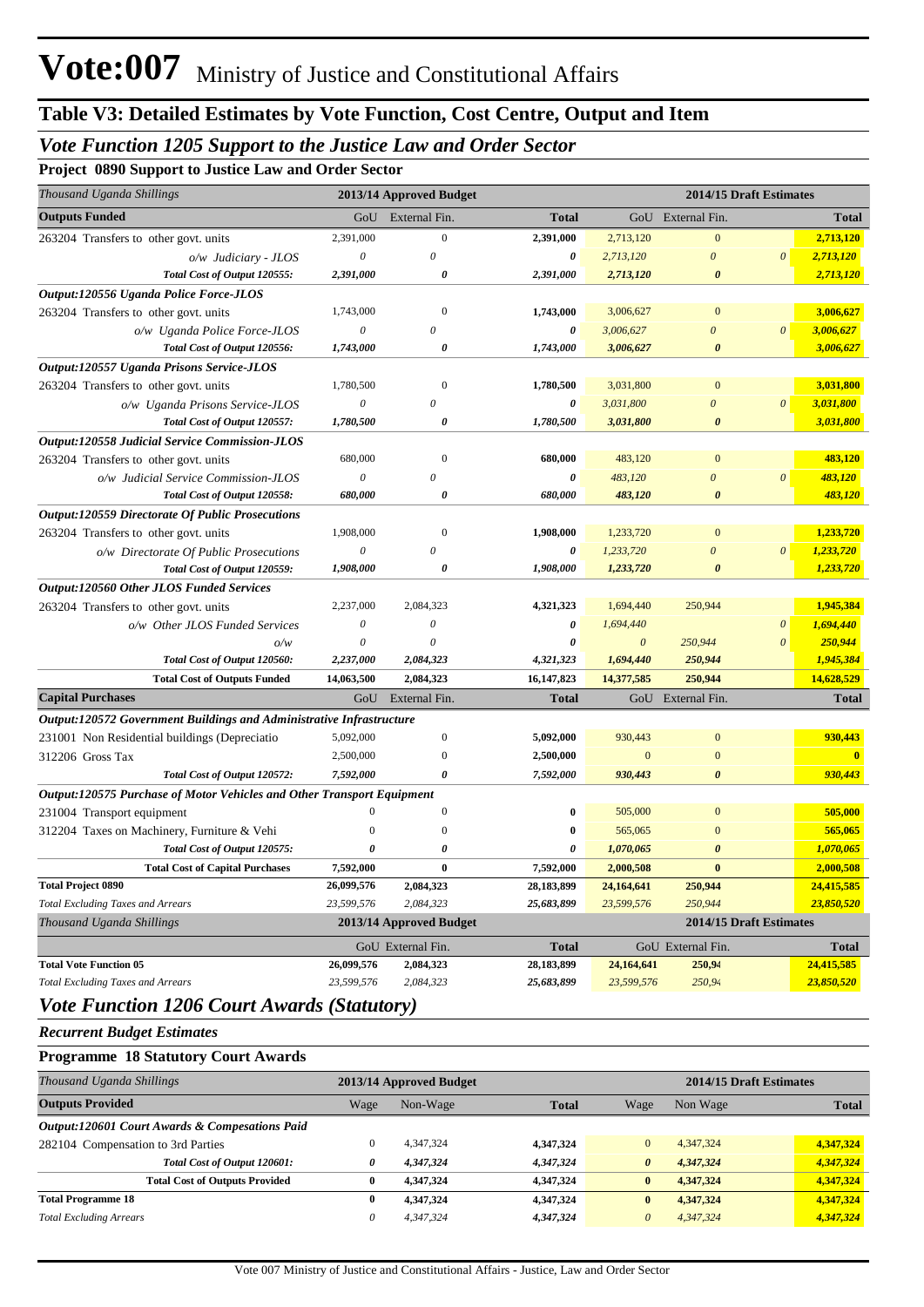## **Table V3: Detailed Estimates by Vote Function, Cost Centre, Output and Item**

### *Vote Function 1206 Court Awards (Statutory)*

| Thousand Uganda Shillings                | 2013/14 Approved Budget |                   |           | 2014/15 Draft Estimates |           |
|------------------------------------------|-------------------------|-------------------|-----------|-------------------------|-----------|
|                                          |                         | GoU External Fin. |           | GoU External Fin.       |           |
| <b>Total Vote Function 06</b>            | 4,347,324               |                   | 4,347,324 | 4,347,324               | 4,347,324 |
| <b>Total Excluding Taxes and Arrears</b> | 4.347.324               |                   | 4.347.324 | 4.347.324               | 4,347,324 |

## *Vote Function 1249 Policy, Planning and Support Services*

*Recurrent Budget Estimates*

### **Programme 01 Headquarters**

| Thousand Uganda Shillings                                         |                           | 2013/14 Approved Budget   |              |                           | 2014/15 Draft Estimates |                       |                         |
|-------------------------------------------------------------------|---------------------------|---------------------------|--------------|---------------------------|-------------------------|-----------------------|-------------------------|
| <b>Outputs Provided</b>                                           | Wage                      | Non-Wage                  | <b>Total</b> | Wage                      | Non Wage                |                       | <b>Total</b>            |
| <b>Output:124903 Ministerial and Top Management Services</b>      |                           |                           |              |                           |                         |                       |                         |
| 211101 General Staff Salaries                                     | 1,446,999                 | $\boldsymbol{0}$          | 1,446,999    | 1,447,323                 | $\mathbf{0}$            |                       | 1,447,323               |
| 211103 Allowances                                                 | $\boldsymbol{0}$          | 60,000                    | 60,000       | $\mathbf{0}$              | 100,000                 |                       | 100,000                 |
| 213001 Medical expenses (To employees)                            | $\boldsymbol{0}$          | 28,000                    | 28,000       | $\mathbf{0}$              | 18,000                  |                       | 18,000                  |
| 221001 Advertising and Public Relations                           | $\boldsymbol{0}$          | 48,000                    | 48,000       | $\mathbf{0}$              | 38,000                  |                       | 38,000                  |
| 221003 Staff Training                                             | $\boldsymbol{0}$          | 122,460                   | 122,460      | $\mathbf{0}$              | 55,461                  |                       | 55,461                  |
| 221006 Commissions and related charges                            | $\boldsymbol{0}$          | 5,000                     | 5,000        | $\mathbf{0}$              | 5,000                   |                       | 5,000                   |
| 221007 Books, Periodicals & Newspapers                            | $\boldsymbol{0}$          | 42,000                    | 42,000       | $\mathbf{0}$              | 42,000                  |                       | 42,000                  |
| 221008 Computer supplies and Information Tec                      | $\boldsymbol{0}$          | 1,000                     | 1,000        | $\mathbf{0}$              | 1,000                   |                       | 1,000                   |
| 221009 Welfare and Entertainment                                  | $\boldsymbol{0}$          | 20,000                    | 20,000       | $\mathbf{0}$              | 20,000                  |                       | 20,000                  |
| 221011 Printing, Stationery, Photocopying and                     | $\boldsymbol{0}$          | 40,000                    | 40,000       | $\mathbf{0}$              | 40,000                  |                       | 40,000                  |
| 221012 Small Office Equipment                                     | $\boldsymbol{0}$          | 11,000                    | 11,000       | $\mathbf{0}$              | 11,000                  |                       | 11,000                  |
| 221016 IFMS Recurrent costs                                       | $\boldsymbol{0}$          | 7,000                     | 7,000        | $\mathbf{0}$              | 7,000                   |                       | 7,000                   |
| 221017 Subscriptions                                              | $\boldsymbol{0}$          | 5,000                     | 5,000        | $\mathbf{0}$              | 5,000                   |                       | 5,000                   |
| 221020 IPPS Recurrent Costs                                       | $\boldsymbol{0}$          | $\mathbf{0}$              | 0            | $\mathbf{0}$              | 25,000                  |                       | 25,000                  |
| 222001 Telecommunications                                         | $\boldsymbol{0}$          | 78,000                    | 78,000       | $\mathbf{0}$              | 72,000                  |                       | 72,000                  |
| 222002 Postage and Courier                                        | $\boldsymbol{0}$          | 5,000                     | 5,000        | $\mathbf{0}$              | 5,000                   |                       | 5,000                   |
| 222003 Information and communications techn                       | $\boldsymbol{0}$          | 30,000                    | 30,000       | $\mathbf{0}$              | 45,000                  |                       | 45,000                  |
| 223003 Rent – (Produced Assets) to private enti                   | $\boldsymbol{0}$          | 3,383,199                 | 3,383,199    | $\mathbf{0}$              | 3,383,199               |                       | 3,383,199               |
| 223005 Electricity                                                | $\boldsymbol{0}$          | 72,000                    | 72,000       | $\mathbf{0}$              | 120,000                 |                       | 120,000                 |
| 223006 Water                                                      | $\boldsymbol{0}$          | 25,000                    | 25,000       | $\mathbf{0}$              | 25,000                  |                       | 25,000                  |
| 224002 General Supply of Goods and Services                       | $\boldsymbol{0}$          | 10,000                    | 10,000       | $\mathbf{0}$              | $\mathbf{0}$            |                       | $\overline{\mathbf{0}}$ |
| 225001 Consultancy Services- Short term                           | $\boldsymbol{0}$          | 45,590                    | 45,590       | $\mathbf{0}$              | 45,590                  |                       | 45,590                  |
| 225002 Consultancy Services-Long-term                             | $\boldsymbol{0}$          | 6,859                     | 6,859        | $\mathbf{0}$              | 6,859                   |                       | 6,859                   |
| 227001 Travel inland                                              | $\boldsymbol{0}$          | 90,000                    | 90,000       | $\mathbf{0}$              | 90,000                  |                       | 90,000                  |
| 227002 Travel abroad                                              | $\mathbf{0}$              | 180,000                   | 180,000      | $\mathbf{0}$              | 180,000                 |                       | 180,000                 |
| 227004 Fuel, Lubricants and Oils                                  | $\boldsymbol{0}$          | 85,000                    | 85,000       | $\mathbf{0}$              | 85,000                  |                       | 85,000                  |
| 228001 Maintenance - Civil                                        | $\boldsymbol{0}$          | 103,000                   | 103,000      | $\mathbf{0}$              | 103,000                 |                       | 103,000                 |
| 228002 Maintenance - Vehicles                                     | $\boldsymbol{0}$          | 110,000                   | 110,000      | $\mathbf{0}$              | 110,000                 |                       | 110,000                 |
| 228003 Maintenance - Machinery, Equipment                         | $\boldsymbol{0}$          | 78,001                    | 78,001       | $\mathbf{0}$              | 78,000                  |                       | 78,000                  |
| 282104 Compensation to 3rd Parties                                | $\boldsymbol{0}$          | 576,391                   | 576,391      | $\mathbf{0}$              | 576,391                 |                       | 576,391                 |
| Total Cost of Output 124903:                                      | 1,446,999                 | 5,267,500                 | 6,714,499    | 1,447,323                 | 5,292,500               |                       | 6,739,824               |
| <b>Total Cost of Outputs Provided</b>                             | 1,446,999                 | 5,267,500                 | 6,714,499    | 1,447,323                 | 5,292,500               |                       | 6,739,824               |
| <b>Outputs Funded</b>                                             | Wage                      | Non-Wage                  | <b>Total</b> | Wage                      | Non Wage                |                       | <b>Total</b>            |
| <b>Output:124951 Contributions to International Organisations</b> |                           |                           |              |                           |                         |                       |                         |
| 262101 Contributions to International Organisat                   | $\boldsymbol{0}$          | 31,000                    | 31,000       | $\mathbf{0}$              | 31,000                  |                       | 31,000                  |
| o/w Contributions to International Organisations                  | 0                         | $\boldsymbol{\mathit{0}}$ | 0            | $\boldsymbol{\mathit{0}}$ | 31,000                  | $\boldsymbol{\theta}$ | 31,000                  |
| Total Cost of Output 124951:                                      | 0                         | 31,000                    | 31,000       | $\boldsymbol{\theta}$     | 31,000                  |                       | 31,000                  |
| Output:124952 Other Grants                                        |                           |                           |              |                           |                         |                       |                         |
| 263106 Other Current grants                                       | $\boldsymbol{0}$          | 200,000                   | 200,000      | $\mathbf{0}$              | 200,000                 |                       | 200,000                 |
| o/w Ministry Regional Offices                                     | 0                         | $\boldsymbol{\mathit{0}}$ | 0            | $\boldsymbol{\theta}$     | 200,000                 | $\boldsymbol{\theta}$ | 200,000                 |
| Total Cost of Output 124952:                                      | 0                         | 200,000                   | 200,000      | $\boldsymbol{\theta}$     | 200,000                 |                       | 200,000                 |
| Output:124953 Contributions to Autonomous Institutions (CADER)    |                           |                           |              |                           |                         |                       |                         |
| 264101 Contributions to Autonomous Institutio                     | $\boldsymbol{0}$          | 30,000                    | 30,000       | $\mathbf{0}$              | 30,000                  |                       | 30,000                  |
| o/w CADER                                                         | $\boldsymbol{\mathit{0}}$ | $\boldsymbol{\mathit{0}}$ | 0            | $\boldsymbol{\theta}$     | 30,000                  | $\boldsymbol{\theta}$ | 30,000                  |
| Total Cost of Output 124953:                                      | 0                         | 30,000                    | 30,000       | $\boldsymbol{\theta}$     | 30,000                  |                       | 30,000                  |
|                                                                   |                           |                           |              |                           |                         |                       |                         |

*Output:124954 Contributions to Autonomous Institutions (Wage Subvention)*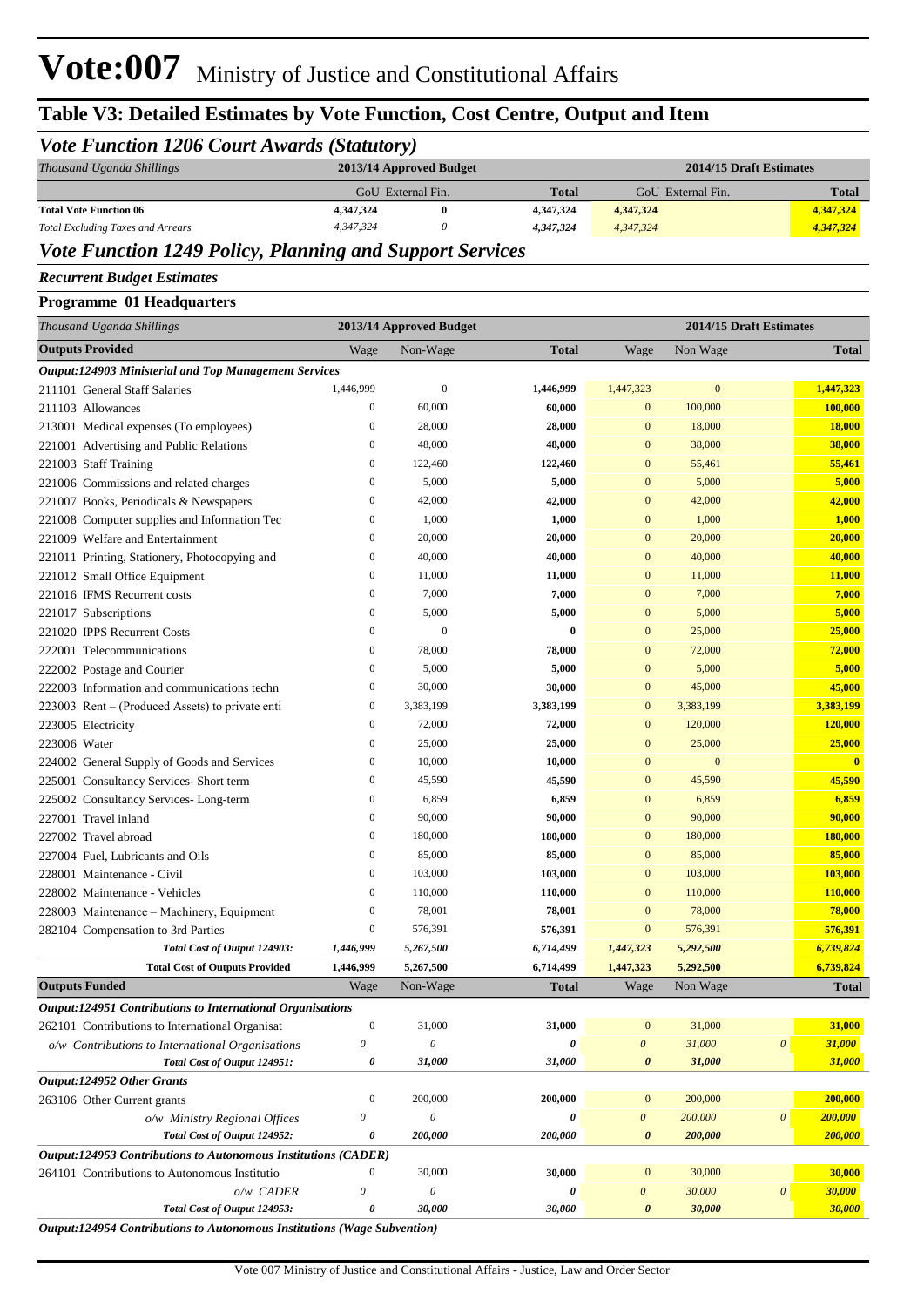## **Table V3: Detailed Estimates by Vote Function, Cost Centre, Output and Item**

### *Vote Function 1249 Policy, Planning and Support Services*

#### **Programme 01 Headquarters**

| Thousand Uganda Shillings             | 2013/14 Approved Budget |              |              |                       | 2014/15 Draft Estimates |          |              |
|---------------------------------------|-------------------------|--------------|--------------|-----------------------|-------------------------|----------|--------------|
| <b>Outputs Funded</b>                 | Wage                    | Non-Wage     | <b>Total</b> | Wage                  | Non Wage                |          | <b>Total</b> |
| 263104 Transfers to other govt. units | $\Omega$                | 30,000       | 30,000       | $\Omega$              | 30,000                  |          | 30,000       |
| $o/w$ CADER                           | 0                       | $\theta$     | 0            | $\theta$              | 30,000                  | $\theta$ | 30,000       |
| Total Cost of Output 124954:          | 0                       | 30,000       | 30,000       | $\boldsymbol{\theta}$ | 30,000                  |          | 30,000       |
| <b>Total Cost of Outputs Funded</b>   | 0                       | 291,000      | 291,000      | $\bf{0}$              | 291,000                 |          | 291,000      |
| <b>Arrears</b>                        | Wage                    | Non-Wage     | <b>Total</b> | Wage                  | Non Wage                |          | <b>Total</b> |
| Output:124999 Arrears                 |                         |              |              |                       |                         |          |              |
| 321605 Domestic arrears (Budgeting)   | $\Omega$                | $\mathbf{0}$ | $\bf{0}$     | $\overline{0}$        | 2.100,000               |          | 2,100,000    |
| Total Cost of Output 124999:          | 0                       | 0            | 0            | $\theta$              | 2,100,000               |          | 2,100,000    |
| <b>Total Cost of Arrears</b>          | 0                       | $\bf{0}$     | 0            | $\bf{0}$              | 2,100,000               |          | 2,100,000    |
| <b>Total Programme 01</b>             | 1,446,999               | 5,558,500    | 7,005,499    | 1,447,323             | 7,683,500               |          | 9,130,824    |
| <b>Total Excluding Arrears</b>        | 1,446,999               | 5,558,500    | 7,005,499    | 1,447,323             | 5,583,500               |          | 7,030,824    |

#### **Programme 17 Policy Planning Unit**

| Thousand Uganda Shillings                                            |              | 2013/14 Approved Budget |              |                |                | 2014/15 Draft Estimates |
|----------------------------------------------------------------------|--------------|-------------------------|--------------|----------------|----------------|-------------------------|
| <b>Outputs Provided</b>                                              | Wage         | Non-Wage                | <b>Total</b> | Wage           | Non Wage       | <b>Total</b>            |
| Output:124901 Policy, consultation, planning and monitoring services |              |                         |              |                |                |                         |
| 211101 General Staff Salaries                                        | 27,288       | $\mathbf{0}$            | 27,288       | 27,288         | $\mathbf{0}$   | 27,288                  |
| 211103 Allowances                                                    | $\mathbf{0}$ | 12,000                  | 12,000       | $\mathbf{0}$   | 12,630         | 12,630                  |
| 221002 Workshops and Seminars                                        | 0            | 10,000                  | 10,000       | $\mathbf{0}$   | $\overline{0}$ |                         |
| 221003 Staff Training                                                | 0            | 60,000                  | 60,000       | $\overline{0}$ | 60,000         | 60,000                  |
| 221006 Commissions and related charges                               | 0            | 1,630                   | 1,630        | $\mathbf{0}$   | $\mathbf{0}$   | $\mathbf{0}$            |
| 221008 Computer supplies and Information Tec                         | 0            | $\mathbf{0}$            | $\bf{0}$     | $\mathbf{0}$   | 10,000         | 10,000                  |
| 221009 Welfare and Entertainment                                     | 0            | 10,000                  | 10,000       | $\overline{0}$ | 11,000         | 11,000                  |
| 221011 Printing, Stationery, Photocopying and                        | 0            | 10,000                  | 10,000       | $\mathbf{0}$   | 15,000         | 15,000                  |
| 222001 Telecommunications                                            | $\mathbf{0}$ | 5,000                   | 5,000        | $\mathbf{0}$   | 5,000          | 5,000                   |
| 224002 General Supply of Goods and Services                          | $\Omega$     | 8,000                   | 8,000        | $\Omega$       | $\Omega$       | $\mathbf{0}$            |
| 227001 Travel inland                                                 | $\Omega$     | 15,000                  | 15,000       | $\mathbf{0}$   | 18,000         | 18,000                  |
| 227002 Travel abroad                                                 | 0            | 30,000                  | 30,000       | $\overline{0}$ | 35,000         | 35,000                  |
| 227004 Fuel, Lubricants and Oils                                     | 0            | 20,000                  | 20,000       | $\mathbf{0}$   | 15,000         | 15,000                  |
| 228002 Maintenance - Vehicles                                        | 0            | 13,000                  | 13,000       | $\mathbf{0}$   | 13,000         | 13,000                  |
| 228003 Maintenance - Machinery, Equipment                            | $\mathbf{0}$ | 3,000                   | 3,000        | $\mathbf{0}$   | 3,000          | 3,000                   |
| Total Cost of Output 124901:                                         | 27,288       | 197,630                 | 224,918      | 27,288         | 197,630        | 224,918                 |
| <b>Total Cost of Outputs Provided</b>                                | 27,288       | 197,630                 | 224,918      | 27,288         | 197,630        | 224,918                 |
| <b>Total Programme 17</b>                                            | 27,288       | 197,630                 | 224,918      | 27,288         | 197,630        | 224,918                 |
| <b>Total Excluding Arrears</b>                                       | 27,288       | 197,630                 | 224,918      | 27,288         | 197,630        | 224,918                 |

#### **Programme 19 Internal Audit Department**

| Thousand Uganda Shillings                                                   | 2013/14 Approved Budget |              |              |                | 2014/15 Draft Estimates |              |
|-----------------------------------------------------------------------------|-------------------------|--------------|--------------|----------------|-------------------------|--------------|
| <b>Outputs Provided</b>                                                     | Wage                    | Non-Wage     | <b>Total</b> | Wage           | Non Wage                | <b>Total</b> |
| <b>Output:124902 Ministry Support Services (Finance and Administration)</b> |                         |              |              |                |                         |              |
| 211101 General Staff Salaries                                               | 37,014                  | $\mathbf{0}$ | 37,014       | 37,014         | $\mathbf{0}$            | 37,014       |
| 211103 Allowances                                                           | $\mathbf{0}$            | 13,002       | 13,002       | $\overline{0}$ | 13,002                  | 13,002       |
| 221001 Advertising and Public Relations                                     | $\mathbf{0}$            | 4,000        | 4,000        | $\overline{0}$ | 4,000                   | 4,000        |
| 221003 Staff Training                                                       | $\mathbf{0}$            | 6,000        | 6,000        | $\overline{0}$ | 6,000                   | 6,000        |
| 221006 Commissions and related charges                                      | $\mathbf{0}$            | 15,000       | 15,000       | $\mathbf{0}$   | 15,000                  | 15,000       |
| 221009 Welfare and Entertainment                                            | $\mathbf{0}$            | 3,000        | 3,000        | $\mathbf{0}$   | 3,000                   | 3,000        |
| 221011 Printing, Stationery, Photocopying and                               | $\boldsymbol{0}$        | 8,000        | 8,000        | $\mathbf{0}$   | 8,000                   | 8,000        |
| 222001 Telecommunications                                                   | $\boldsymbol{0}$        | 10,000       | 10,000       | $\mathbf{0}$   | 10,000                  | 10,000       |
| 224002 General Supply of Goods and Services                                 | $\mathbf{0}$            | 1,000        | 1,000        | $\overline{0}$ | $\mathbf{0}$            | $\mathbf{0}$ |
| 227001 Travel inland                                                        | $\mathbf{0}$            | 29,000       | 29,000       | $\overline{0}$ | 30,000                  | 30,000       |
| 227002 Travel abroad                                                        | $\overline{0}$          | 1,000        | 1,000        | $\overline{0}$ | 1,000                   | 1,000        |
| 227004 Fuel, Lubricants and Oils                                            | $\mathbf{0}$            | 20,000       | 20,000       | $\overline{0}$ | 20,000                  | 20,000       |
| 228002 Maintenance - Vehicles                                               | $\mathbf{0}$            | 5,000        | 5,000        | $\overline{0}$ | 5,000                   | 5,000        |
| 228003 Maintenance – Machinery, Equipment                                   | $\mathbf{0}$            | 3,000        | 3,000        | $\overline{0}$ | 3,000                   | 3,000        |
| Total Cost of Output 124902:                                                | 37,014                  | 118,002      | 155,016      | 37,014         | 118,002                 | 155,016      |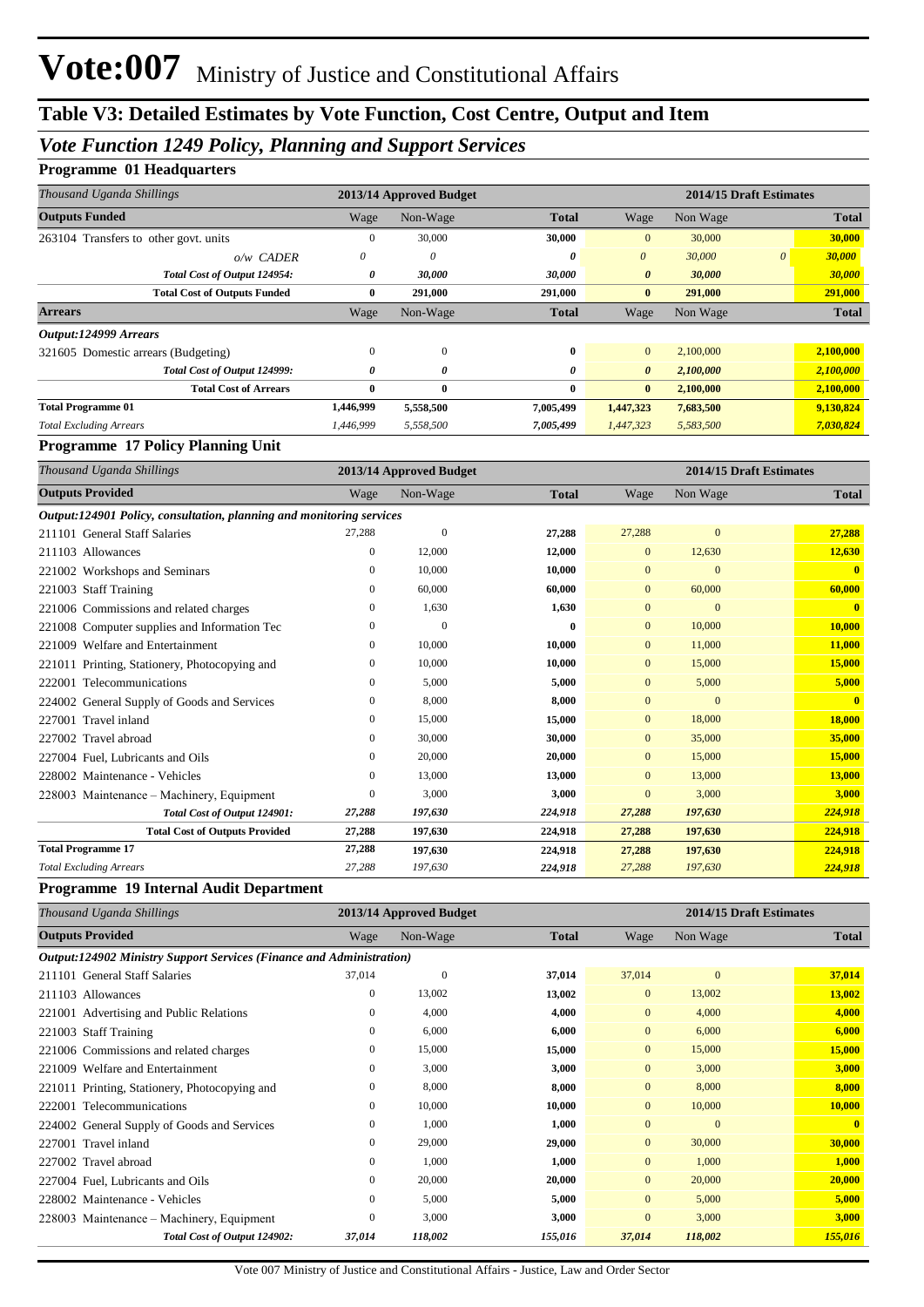## **Table V3: Detailed Estimates by Vote Function, Cost Centre, Output and Item**

### *Vote Function 1249 Policy, Planning and Support Services*

#### **Programme 19 Internal Audit Department**

| Thousand Uganda Shillings             | 2013/14 Approved Budget |          |              | 2014/15 Draft Estimates |          |              |
|---------------------------------------|-------------------------|----------|--------------|-------------------------|----------|--------------|
| <b>Outputs Provided</b>               | Wage                    | Non-Wage | <b>Total</b> | Wage                    | Non Wage | <b>Total</b> |
| <b>Total Cost of Outputs Provided</b> | 37.014                  | 118.002  | 155,016      | 37,014                  | 118.002  | 155,016      |
| <b>Total Programme 19</b>             | 37,014                  | 118.002  | 155,016      | 37,014                  | 118.002  | 155,016      |
| <b>Total Excluding Arrears</b>        | 37.014                  | 118,002  | 155.016      | 37.014                  | 118,002  | 155,016      |

#### **Programme 20 Office of the Attorney General**

| Thousand Uganda Shillings                                    | 2013/14 Approved Budget |          |              | 2014/15 Draft Estimates |                |              |
|--------------------------------------------------------------|-------------------------|----------|--------------|-------------------------|----------------|--------------|
| <b>Outputs Provided</b>                                      | Wage                    | Non-Wage | <b>Total</b> | Wage                    | Non Wage       | <b>Total</b> |
| <b>Output:124903 Ministerial and Top Management Services</b> |                         |          |              |                         |                |              |
| 211103 Allowances                                            | $\boldsymbol{0}$        | 30,000   | 30,000       | $\overline{0}$          | 30,000         | 30,000       |
| 213001 Medical expenses (To employees)                       | $\mathbf{0}$            | 5,000    | 5,000        | $\overline{0}$          | 5,000          | 5,000        |
| 221007 Books, Periodicals & Newspapers                       | $\theta$                | 5,000    | 5,000        | $\overline{0}$          | 5,000          | 5,000        |
| 221009 Welfare and Entertainment                             | $\mathbf{0}$            | 15,000   | 15,000       | $\overline{0}$          | 15,000         | 15,000       |
| 221012 Small Office Equipment                                | 0                       | 2,000    | 2,000        | $\overline{0}$          | 2,000          | 2,000        |
| 222001 Telecommunications                                    | $\mathbf{0}$            | 10,000   | 10,000       | $\overline{0}$          | 10,000         | 10,000       |
| 224002 General Supply of Goods and Services                  | $\mathbf{0}$            | 10,000   | 10,000       | $\overline{0}$          | $\overline{0}$ | $\mathbf{0}$ |
| 227001 Travel inland                                         | $\mathbf{0}$            | 40,000   | 40,000       | $\overline{0}$          | 50,000         | 50,000       |
| 227002 Travel abroad                                         | $\mathbf{0}$            | 30,000   | 30,000       | $\overline{0}$          | 30,000         | 30,000       |
| 227004 Fuel, Lubricants and Oils                             | $\mathbf{0}$            | 40,000   | 40,000       | $\overline{0}$          | 40,000         | 40,000       |
| 228002 Maintenance - Vehicles                                | $\mathbf{0}$            | 15,000   | 15,000       | $\overline{0}$          | 15,000         | 15,000       |
| Total Cost of Output 124903:                                 | 0                       | 202,000  | 202,000      | $\boldsymbol{\theta}$   | 202,000        | 202,000      |
| <b>Total Cost of Outputs Provided</b>                        | $\bf{0}$                | 202,000  | 202,000      | $\bf{0}$                | 202,000        | 202,000      |
| <b>Total Programme 20</b>                                    | 0                       | 202,000  | 202,000      | $\bf{0}$                | 202,000        | 202,000      |
| <b>Total Excluding Arrears</b>                               | 0                       | 202,000  | 202,000      | $\theta$                | 202,000        | 202,000      |

#### *Development Budget Estimates*

### **Project 1228 Support to Ministry of Justice and Constitutional Affairs**

|                                                                               |               |                                                                                                   | 2014/15 Draft Estimates |                       |              |  |  |  |  |
|-------------------------------------------------------------------------------|---------------|---------------------------------------------------------------------------------------------------|-------------------------|-----------------------|--------------|--|--|--|--|
| GoU                                                                           | External Fin. | <b>Total</b>                                                                                      | GoU                     | External Fin.         | <b>Total</b> |  |  |  |  |
| <b>Output:124975 Purchase of Motor Vehicles and Other Transport Equipment</b> |               |                                                                                                   |                         |                       |              |  |  |  |  |
| 1.000                                                                         | $\Omega$      | 1,000                                                                                             | 10,000                  | $\mathbf{0}$          | 10,000       |  |  |  |  |
| 1,000                                                                         | "             | 1,000                                                                                             | 10,000                  | $\boldsymbol{\theta}$ | 10,000       |  |  |  |  |
|                                                                               |               |                                                                                                   |                         |                       |              |  |  |  |  |
| 9,000                                                                         | 0             | 9,000                                                                                             | $\Omega$                | $\Omega$              | $\mathbf{0}$ |  |  |  |  |
| 9,000                                                                         | 0             | 9,000                                                                                             | $\theta$                | $\theta$              |              |  |  |  |  |
| 10.000                                                                        | $\bf{0}$      | 10,000                                                                                            | 10,000                  | $\mathbf{0}$          | 10,000       |  |  |  |  |
| 10,000                                                                        | $\mathbf{0}$  | 10.000                                                                                            | 10.000                  | $\mathbf{0}$          | 10.000       |  |  |  |  |
| 10,000                                                                        | 0             | 10,000                                                                                            | 10,000                  | 0                     | 10,000       |  |  |  |  |
|                                                                               |               | 2013/14 Approved Budget<br>Output:124976 Purchase of Office and ICT Equipment, including Software |                         |                       |              |  |  |  |  |

#### **Project 1242 Construction of the JLOS House**

| Thousand Uganda Shillings                                            | 2013/14 Approved Budget |                         |              | 2014/15 Draft Estimates |                       |              |  |
|----------------------------------------------------------------------|-------------------------|-------------------------|--------------|-------------------------|-----------------------|--------------|--|
| <b>Capital Purchases</b>                                             | GoU                     | External Fin.           | <b>Total</b> | GoU                     | External Fin.         | <b>Total</b> |  |
| Output:124972 Government Buildings and Administrative Infrastructure |                         |                         |              |                         |                       |              |  |
| 231001 Non Residential buildings (Depreciatio                        | 1.000                   | $\mathbf{0}$            | 1,000        | 1.000                   | $\mathbf{0}$          | 1,000        |  |
| Total Cost of Output 124972:                                         | 1,000                   | 0                       | 1,000        | 1,000                   | $\boldsymbol{\theta}$ | 1,000        |  |
| <b>Total Cost of Capital Purchases</b>                               | 1,000                   | $\boldsymbol{0}$        | 1,000        | 1,000                   | $\bf{0}$              | 1,000        |  |
| <b>Total Project 1242</b>                                            | 1,000                   | $\mathbf{0}$            | 1,000        | 1,000                   | $\mathbf{0}$          | 1,000        |  |
| <b>Total Excluding Taxes and Arrears</b>                             | 1.000                   | $\theta$                | 1,000        | 1.000                   | $\theta$              | 1,000        |  |
| Thousand Uganda Shillings                                            |                         | 2013/14 Approved Budget |              | 2014/15 Draft Estimates |                       |              |  |
|                                                                      |                         | GoU External Fin.       | <b>Total</b> |                         | GoU External Fin.     | <b>Total</b> |  |
| <b>Total Vote Function 49</b>                                        | 7,598,432               | $\mathbf{0}$            | 7,598,432    | 9,723,757               |                       | 9,723,757    |  |
| <b>Total Excluding Taxes and Arrears</b>                             | 7,598,432               | 0                       | 7,598,432    | 7,623,757               |                       | 7,623,757    |  |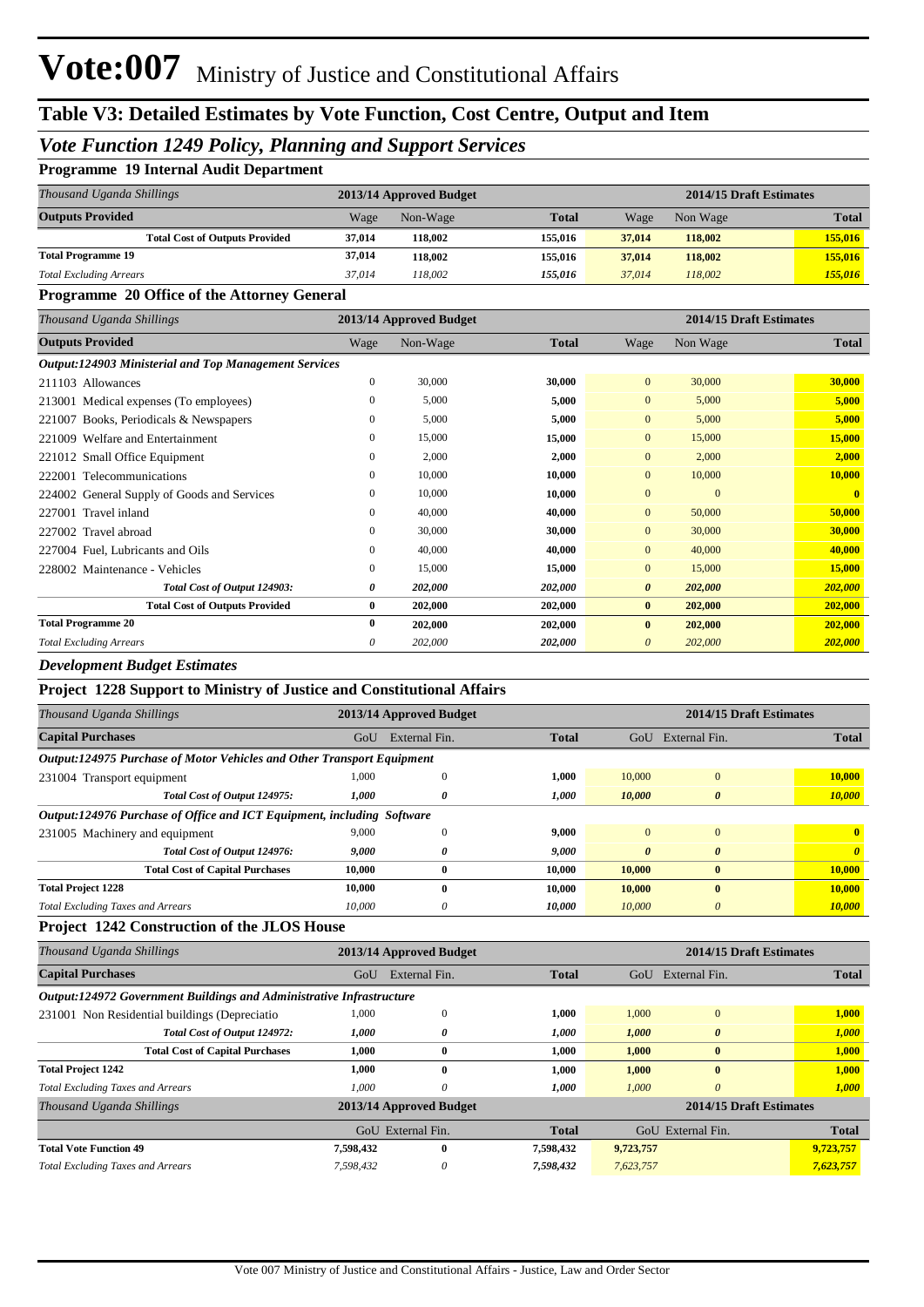| <b>Grand Total Vote 007</b>              | 42,208,412 | 2,084,323 | 44,292,735 | 42,398,477 | 250.94 | 2.649.421  |
|------------------------------------------|------------|-----------|------------|------------|--------|------------|
| <b>Total Excluding Taxes and Arrears</b> | 39,708,412 | 2.084.323 | 41,792,735 | 39,733,412 | 250,94 | 39,984,356 |